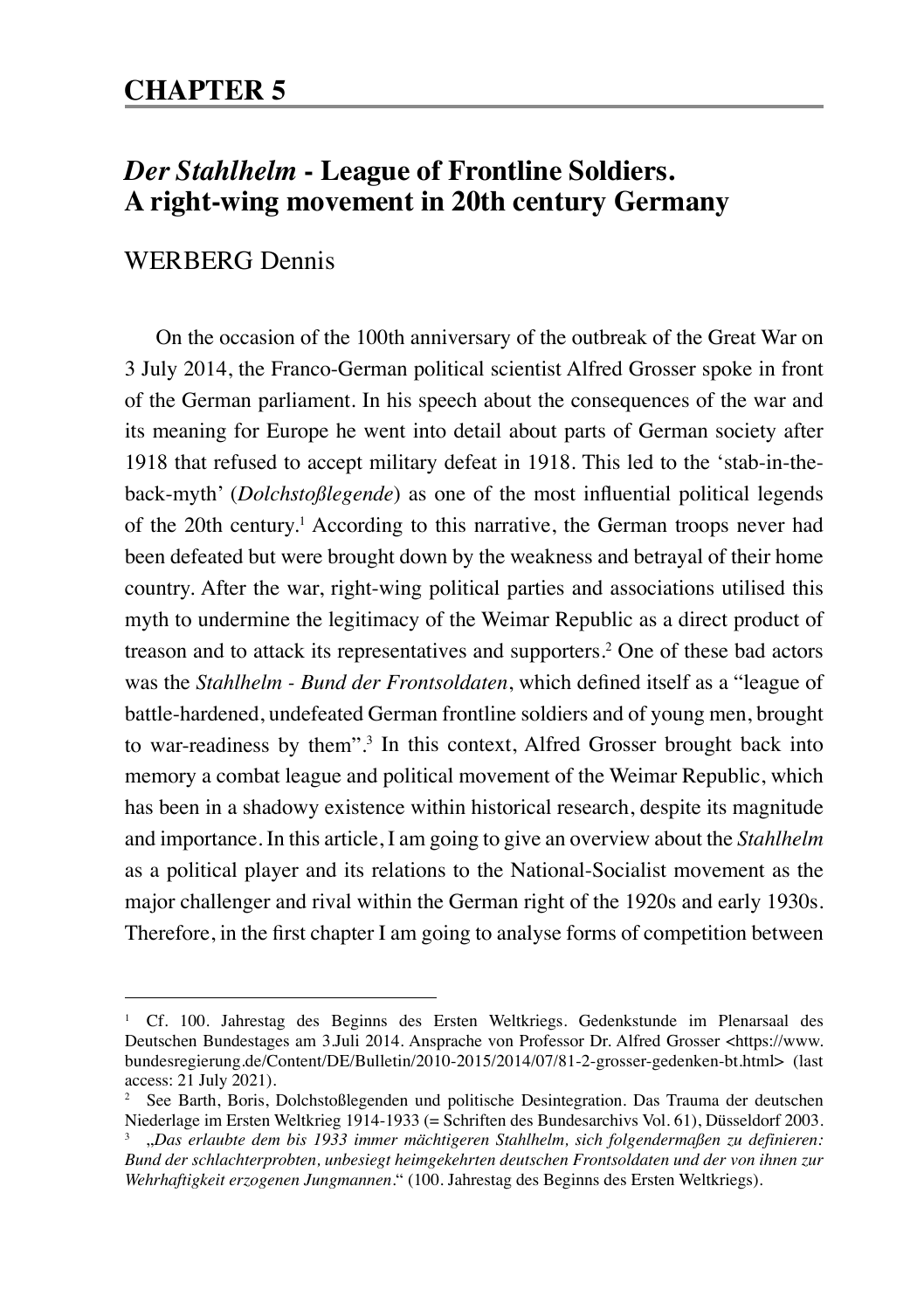the two movements in the commemoration and exploitation of the Great War for political purposes. In the second chapter, I am going to describe their rivalry for dominance within the public space, even leading to violent confrontations. Additionally, I am going to extend the perspective in a short third chapter to the newly founded veterans' organisations after 1945.

#### **1. Overview**

The *Stahlhelm* (lit. 'Steel Helmet') was an organisation of German veterans of the First World War, founded in the wake of defeat and the revolution of November 1918. Starting as a non-political association of former soldiers, the first local groups represented organisations of self-defence against revolutionary turmoil and offered their assistance to the newly formed government to maintain law and order. But early on, radical right-wing, authoritarian and anti-democratic tendencies were growing stronger, leading the *Stahlhelm* into an increasingly hostile opposition against the liberal democratic system of the Weimar Republic. After several attempts had failed to win the more radical groups over to the relatively moderate positions of federal leadership, the founder and first *Bundesführer* (federal leader) Franz Seldte neglected to adjust the course of the league. After the dissolution of the post-war troops – a mix of Free Corps formations and other irregular military forces like vigilante groups and selfdefence organisations – the *Stahlhelm* incorporated a great number of their former members and absorbed various smaller so-called combat leagues. By doing so, the league rose to become the most important mass movement of the political right, counting 500,000 to 600,000 adherents in the late 1920s.<sup>4</sup> For their annual assemblies (*Reichsfrontsoldatentage*) held between 1925 and 1932, its leadership mobilised up to 200,000 members, occupying public spaces in major German cities, parading on the streets with fully uniformed columns and adding authority to the league's political demands. Its declared main goal as a political movement was the gathering of splintered organisations, leagues as well as political parties

<sup>4</sup> Cf. Elsbach, Sebastian, Das Reichsbanner Schwarz-Rot-Gold. Republikschutz und politische Gewalt in der Weimarer Republik (Zugl. Diss. Phil., Universität Jena 2018), Stuttgart 2019 (= Weimarer Schriften zur Republik, 10), pp. 117-118.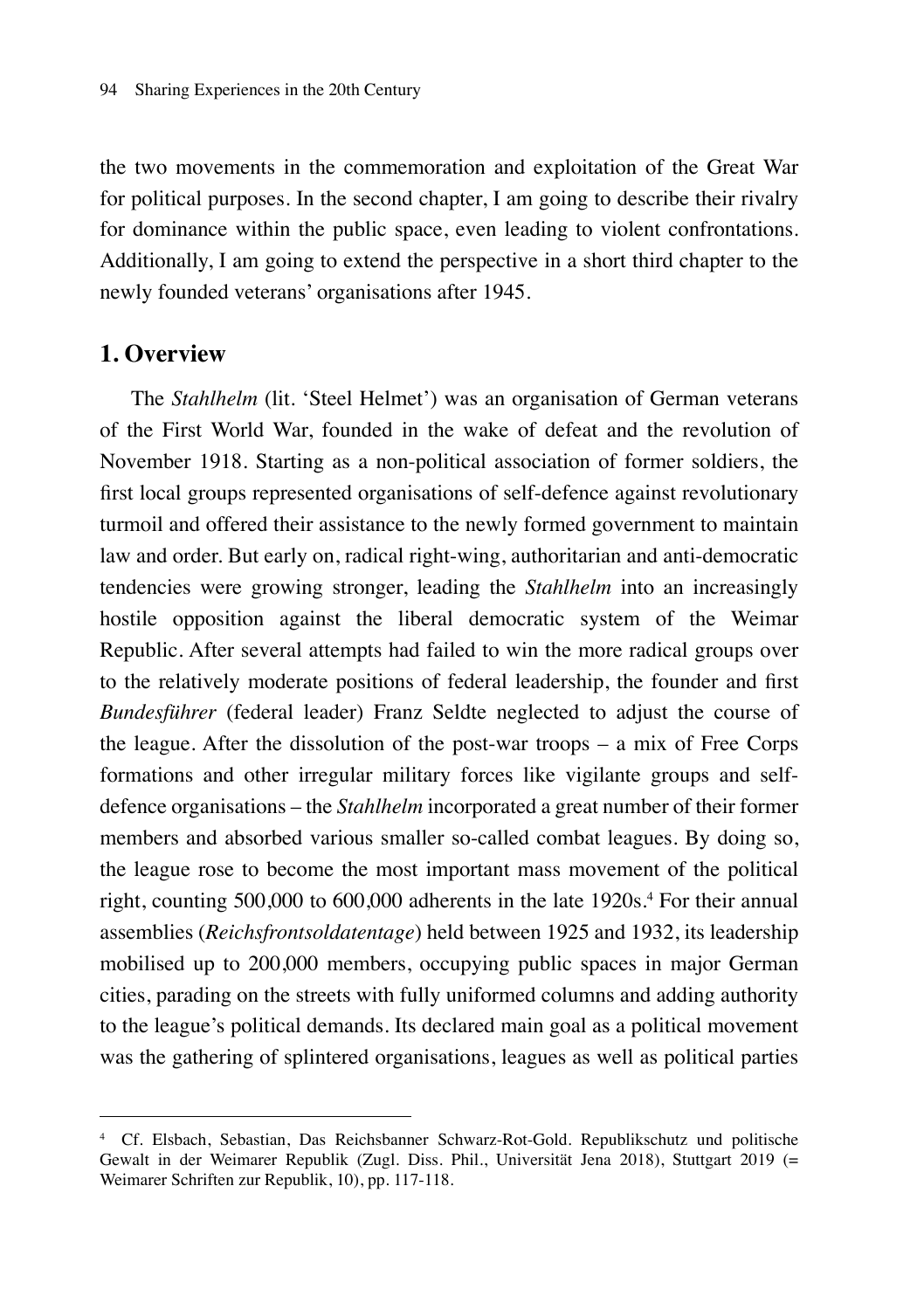of the right to forge a strong political coalition and to reshape Germany as an authoritarian state. In this context, the veterans' leaders referred to German history in general and the First World War in particular. As the German people had been brought together by war – they argued – the *true* soldiers of the Great War were meant to rally the nationalistic forces once more. Using the conflict as a great unifier, the German people were to be brought "*unter einen Hut*" (lit. under one hat), meaning to be united for one common purpose: to make Germany a great power again. A caricature in the *Stahlhelm*-related newspaper *Der Alte Dessauer* of 1931 echoed another image in the *Berliner Punsch* magazine of 1866, predicting the German unification under Otto von Bismarck and the Prussian spiked helmet in the Unification Wars 1864 - 1871. The message was clear: Germany was to be united by its soldiers, represented by the typical headgears of their respective era – spiked helmet and steel helmet.

**Illust. 1: "Agility, Energy and Courage high, driven by a strong sense for unity; they brought under one hat [united] a great people in thirty days"**

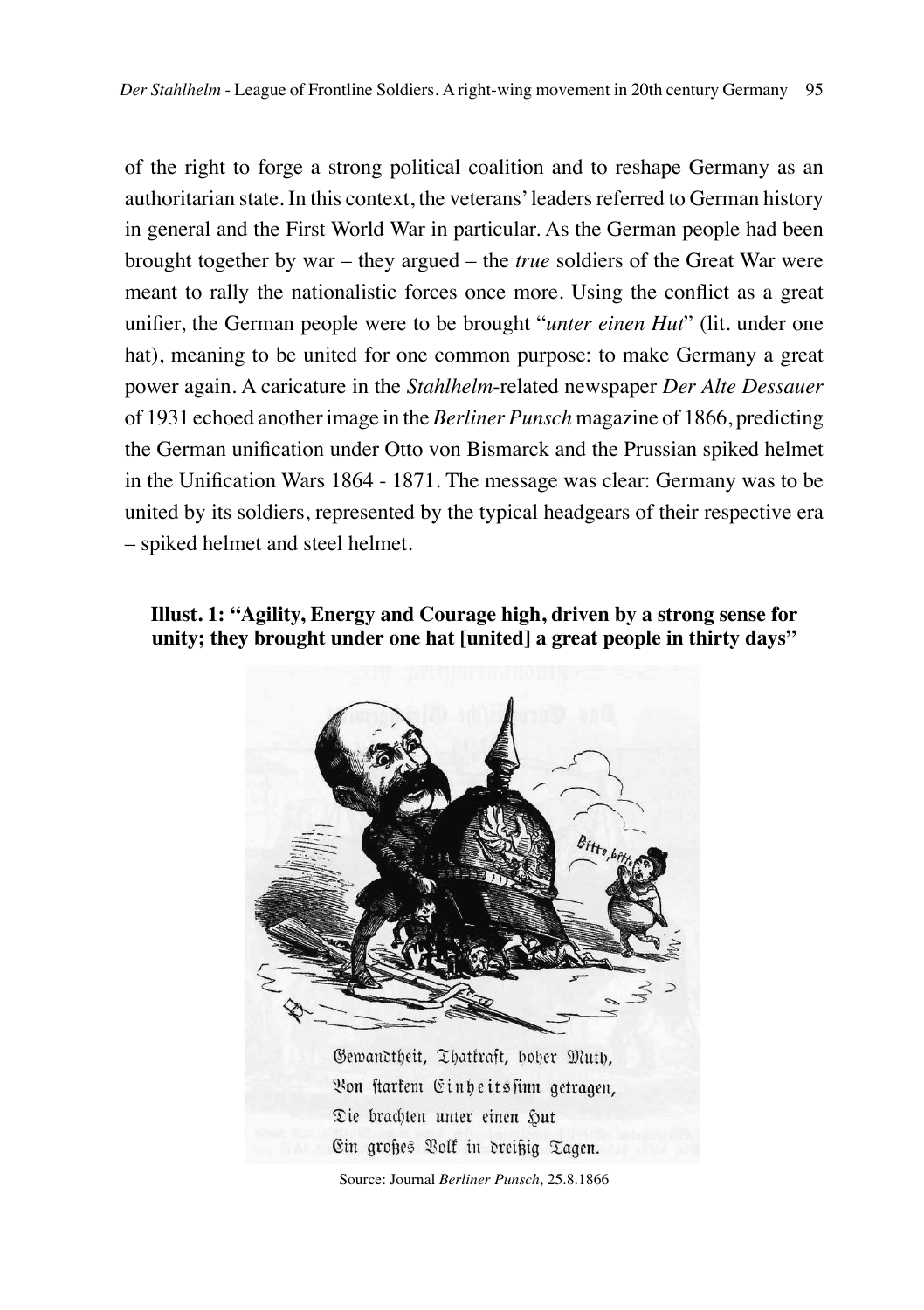

**Illust. 2: "Finally all are under one hat" ["finally all are united"].**

Source: Der Alte Dessauer, Vol. 8, 15 (11.4.1931)

As an organisation overarching all political parties of the right, from the centre-right to right-wing extremism, the *Stahlhelm* was the main antagonist of the *Reichsbanner Schwarz-Rot-Gold* (lit. Imperial Banner Black-Red-Gold). This movement united members of the parties and other players in support of the parliamentary republic, like Social Democrats, middle-class liberals of the German People's Party and members of the catholic *Zentrum* party.

Despite its right-wing profile, the tensions and rivalry between the league and the rising National-Socialist movement grew stronger, although they joined forces from time to time in order to achieve shared political goals. Throughout the 1920s, National Socialists and other racial extremists attacked the *Stahlhelm* because of the moderate position of its leadership regarding Jews especially. Their aim was to drive a wedge between its leadership and the deeply heterogeneous base, to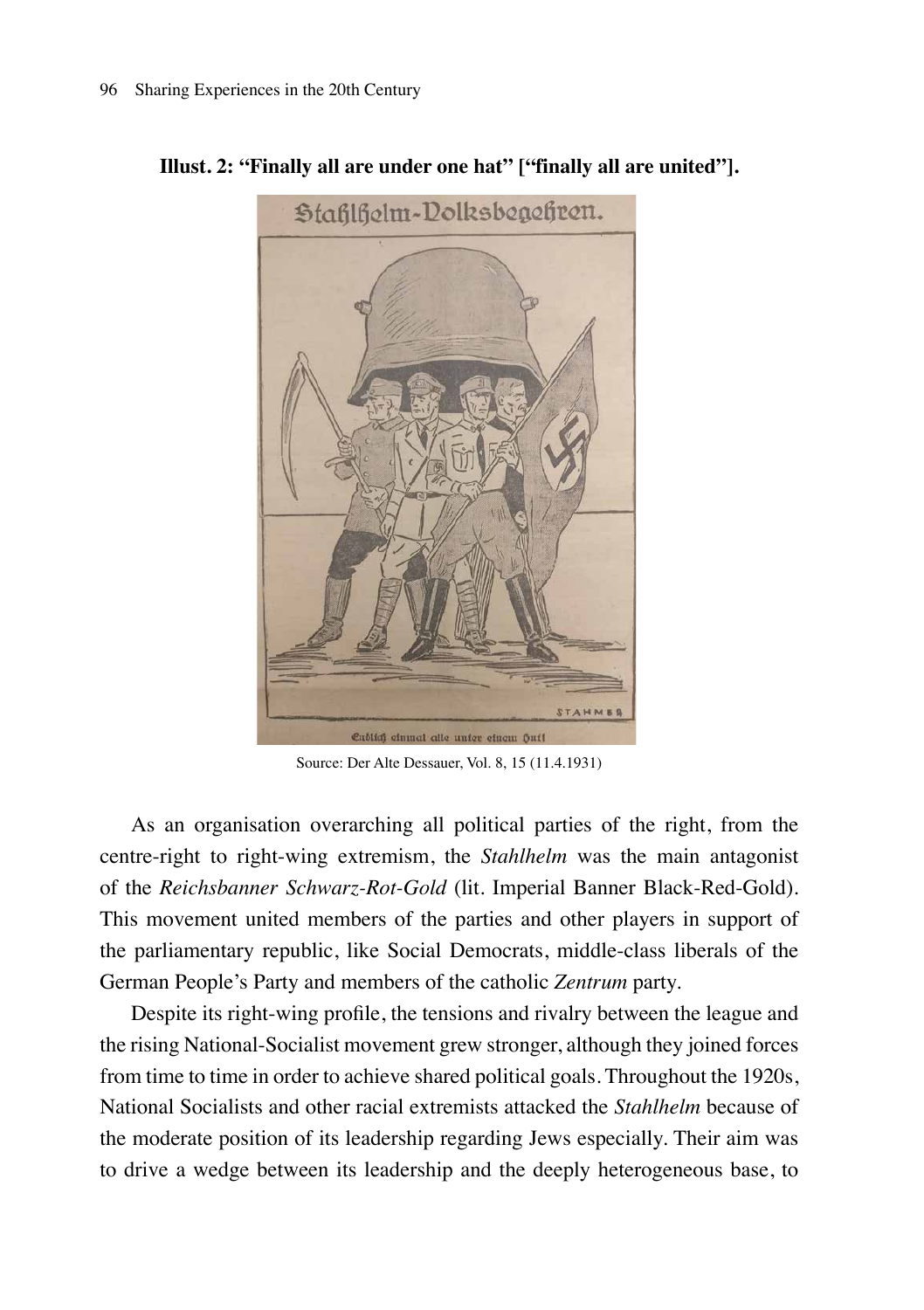provoke defections and weaken the rival for domination within the political right.5 In 1922, Seldte himself had declared that as far as he was concerned, there were "no Jews or Non-Jews, only *Stahlhelm* members"6 in his association. One of his closest colleagues, the leader of the Bavarian federal organisation, retired major Carl Ritter von Wäninger, distanced himself and his followers explicitly from the early National Socialists. In a circular letter to all groups in Bavaria he criticised their radical anti-Semitism:

"In my opinion it is detrimental foolishness, if a poor and devastated country like Germany would believe to be able to solve its problems by jew-baiting."<sup>7</sup>

In the 1920s, however, the veterans' organisation was a rising star within rightwing politics while the National-Socialist movement could not achieve significant successes at the ballot box outside Bavaria. Seldte and his supporters therefore could argue from a position of strength. After numerous attacks in the National Socialistic press, Wilhelm Heinz as editor of the league's newspaper condemned this behaviour in an article on the front page titled "The Frontline of the Decent!" (*Die Front der Anständigen!*), while supreme leader Seldte published an open letter to Adolf Hitler, threatening to crush his movement.<sup>8</sup> However, as a player attempting to unite the political right entirely, the *Stahlhelm* could not afford to break with the right-wing extremists. Especially in Munich as place of origin and early stronghold of the *NSDAP* (National Socialist Worker's Party) even Wäninger had to admit that he needed the Nazis, because they represented "the best activists".9 Furthermore, by the end of the 1920s the *Stahlhelm* leadership realised that a great part of the base sympathised with the National Socialists or were

<sup>5</sup> Cf. Longerich, Peter, Geschichte der SA, München 2003, pp. 70-71.

<sup>6</sup> "nicht Juden oder Nichtjuden, sondern Stahlhelmleute" (Berghahn, Volker R., Der Stahlhelm Bund der Frontsoldaten 1918-1935 [Zugl. Diss. Phil Universität London 1964], Düsseldorf 1966 [= Beiträge zur Geschichte des Parlamentarismus und der politischen Parteien, 33], p. 66).

<sup>7</sup> ""Ich halte es für eine schädliche Torheit, wenn ein so armes, heute am Boden liegendes Land wie Deutschland glauben sollte, durch Judenhetze diese Frage lösen zu können […]" (Wäninger to all Bavarian local branches, 24 April 1924 [Bavarian Main Public Record Office, Section IV, Stahlhelm No. 347, fol. 4]).

<sup>8</sup> See *Die Front der Anständigen!* Der Stahlhelm Vol. 8, No. 15 (11 April 1926).

<sup>9</sup> Protokoll der Bundesvorstandssitzung, 21.5.1926, p. 7 (Federal Archives, R72/5 fol. 105).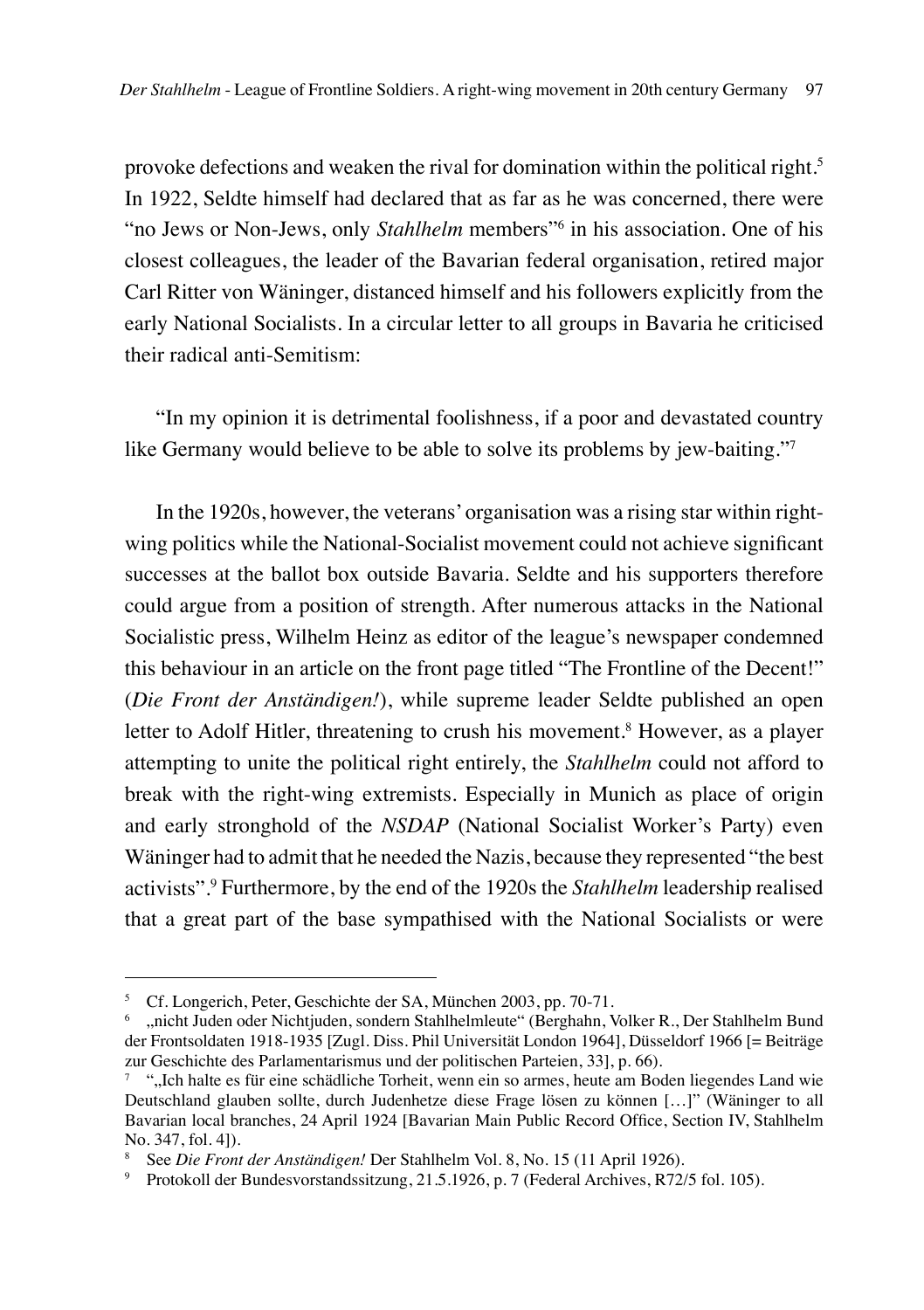even in favour of their movement.<sup>10</sup> At the same time, Hitler and his supporters came to the conclusion that by attacking the more conservative forces, they had boxed themselves into a corner and ran the risk of isolation.11 As a consequence, the NSDAP mitigated its tone and neglected to attack the league on the basis of anti-Semitism. Instead, its agitators focussed on the *Stahlhelm*'s policy, the lack of revolutionary dynamics and inner coherence. This development combined with the rising significance of the NSDAP paved the way for cooperation at the highest level. In 1929 and 1931, both protagonists participated in committees for the preparation of political petitions and referendums. The first petition was aimed against the acceptance of the Young Plan by the German government that was crafted to regulate the payment of reparations while the second targeted the dissolution of the Prussian state parliament, in which republican parties held the majority. After the failure of both attempts, this alliance nonetheless ruptured and National Socialists resumed their attacks. In autumn 1931, when the members of the self-declared 'National Opposition' met for a big rally in Bad Harzburg, the *Stahlhelm* leadership refused to support the candidacy of Hitler for the German presidential election in the following year and thus to submit to the demands of the National Socialists for domination. As a result, the conflicts between the two organisations escalated, eventually leading to violent clashes. In the final months of the Weimar Republic it was frequently impossible to distinguish whom the storm troopers of the *Sturmabteilung* (SA) and the Nazi agitators hated more – Marxists or *Stahlhelm* members.<sup>12</sup> In January 1933, however, when Hitler was appointed chancellor, Franz Seldte became Secretary of Labour because President Paul von Hindenburg – a former Field Marshall of the Prussian Army and Chief of the Great General Staff – had an affection for the veterans' league. The conflicts nevertheless continued, finally resulting in its dissolution in November 1935.

<sup>10</sup> Cf. Lenz an Bundesamt, 24 June 1929 (Bavarian Main Public Record Office, Section IV, Stahlhelm 79); Protokoll Bundesvorstandssitzung, 22/23 March 1930 (Federal Archives, R72/13, fol. 61); cf. also Nußer, Horst G. W., Konservative Wehrverbände in Bayern, Preußen und Österreich 1918-1933. Mit einer Biographie von Georg Escherich 1870-1941, München 1973, p. 286.

<sup>11</sup> Cf. Rösch, Mathias, Die Münchner NSDAP 1925-1933. Eine Untersuchung zur inneren Struktur der NSDAP in der Weimarer Republik, München 2002 (= Studien zur Zeitgeschichte, 63) (Zugl. Diss. Phil., Universität München 1998), pp. 157-165, 170-177.

<sup>12</sup> Cf. Berghahn, Der Stahlhelm, p. 243.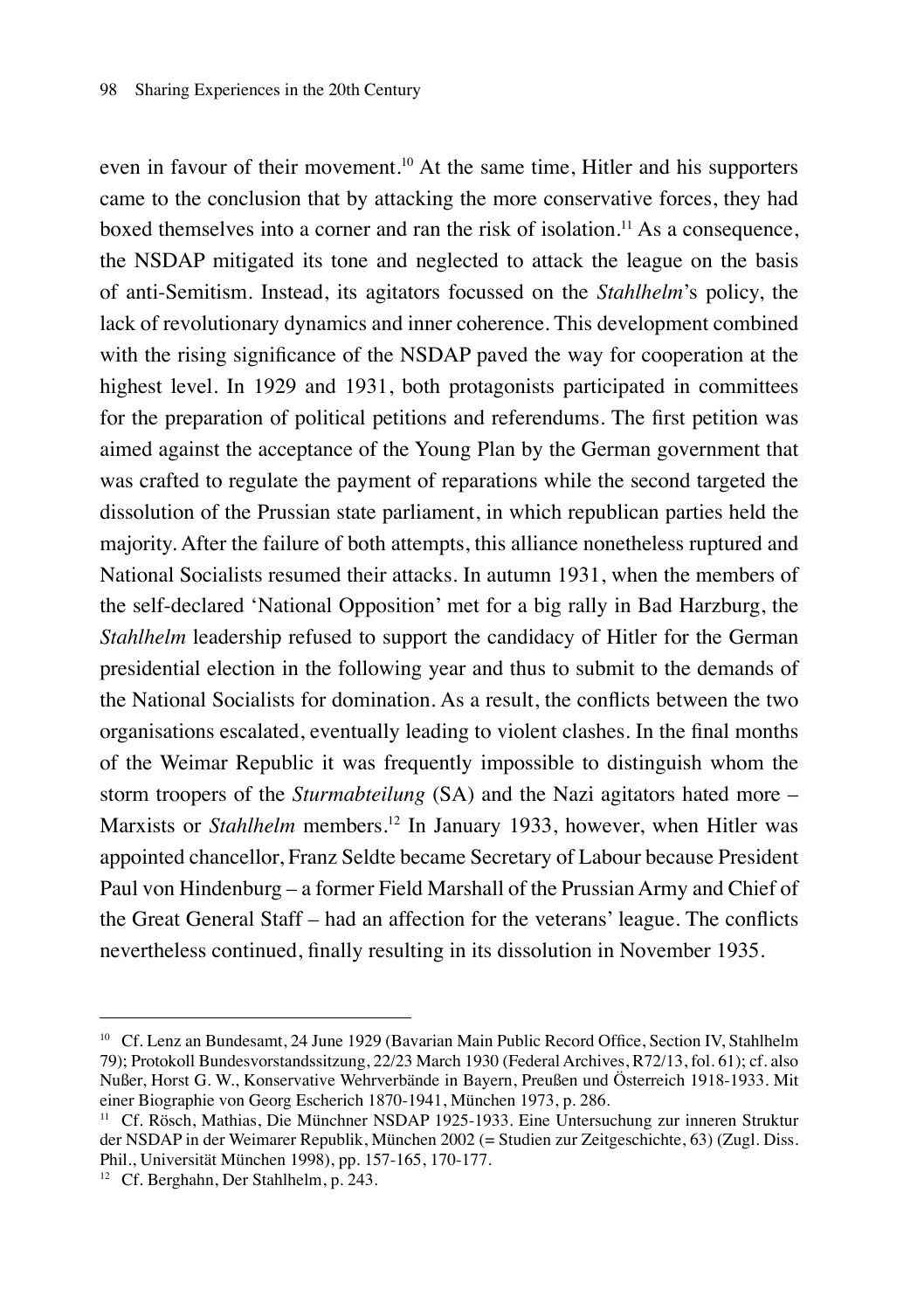## **2. The Great War and Paramilitary Politics**

As a veterans' organisation, the *Stahlhelm* referred heavily on the personal experience of war and tried to link it to its self-image as a political movement (*Bewegung*). In this regard there were distinct differences between the league and National Socialism, challenging its attempts to unite the right under one banner. Derived from the first Battle of the Somme in 1916, in which German troops successfully defended against the material superiority of the British and French, the *Stahlhelm* developed a distinct image of heroism, fitting the self-image of its members and its politics. It focussed on 'strength of nerve', 'endurance', 'hardiness', as well as on an 'activism' tamed by 'strict discipline'. It laid the emphasis on the common soldiers of trench warfare fulfilling their duty. This ideal correlates with the research findings of military historians arguing that most of the soldiers were neither motivated by gushing euphoria for war, nor were they willing to breach their obligations.13 Seldte himself had participated in the Battle of the Somme as a company commander and had lost his left forearm due to severe injuries. After the war, he processed his experiences in two novels and a stage play, which premiered after the consecration of the first *Stahlhelm* flag in the dome of Magdeburg in 1921. According to several articles published in veterans' newspapers, the idea of the league corresponded with a mentality, brought to life by the barrages in the Battle of the Somme the soldiers had endured; "there lies the birthplace of a new Germany" another article claimed. The valiant assault as an attribute of heroism had been replaced by ideas of steadfastness.14 Similar images of a new, defensive kind of heroism in industrial mass warfare can be found among former enemies and allies, as letters of French frontline soldiers

<sup>&</sup>lt;sup>13</sup> Cf. Stachelbeck, Christian, Deutschlands Heer und Marine im Ersten Weltkrieg, München 2013 (= Beiträge zur Militärgeschichte, 5), p. 188.

<sup>&</sup>lt;sup>14</sup> Cf. Münkler, Herfried, Der Große Krieg. Die Welt 1914 bis 1918, 4th Ed., Berlin 2014, p. 463, 466; For articles in *Stahlhelm*-sources concerning the battle of the Somme 1916 cf. Der Werdegang des Stahlhelm (= Feldgraue Hefte Vol. 1); (Federal Archives, R72/334 Vol. 2), fol. 13; Goes, Gustav, Das Magdeburger Inf.-Regt. 66 - die Wiege des Stahlhelm. In: Stahlhelm-Jahrbuch 1927, im Auftrage der Bundesleitung des "Stahlhelm", Bund der Frontsoldaten. Hrsg. von Franz Schauwecker, Magdeburg 1927 (Federal Archives, R72/337), p. 48; *Juli 1916 an der Somme*, Der Stahlhelm Vol. 8, No. 32 (8 August 1926).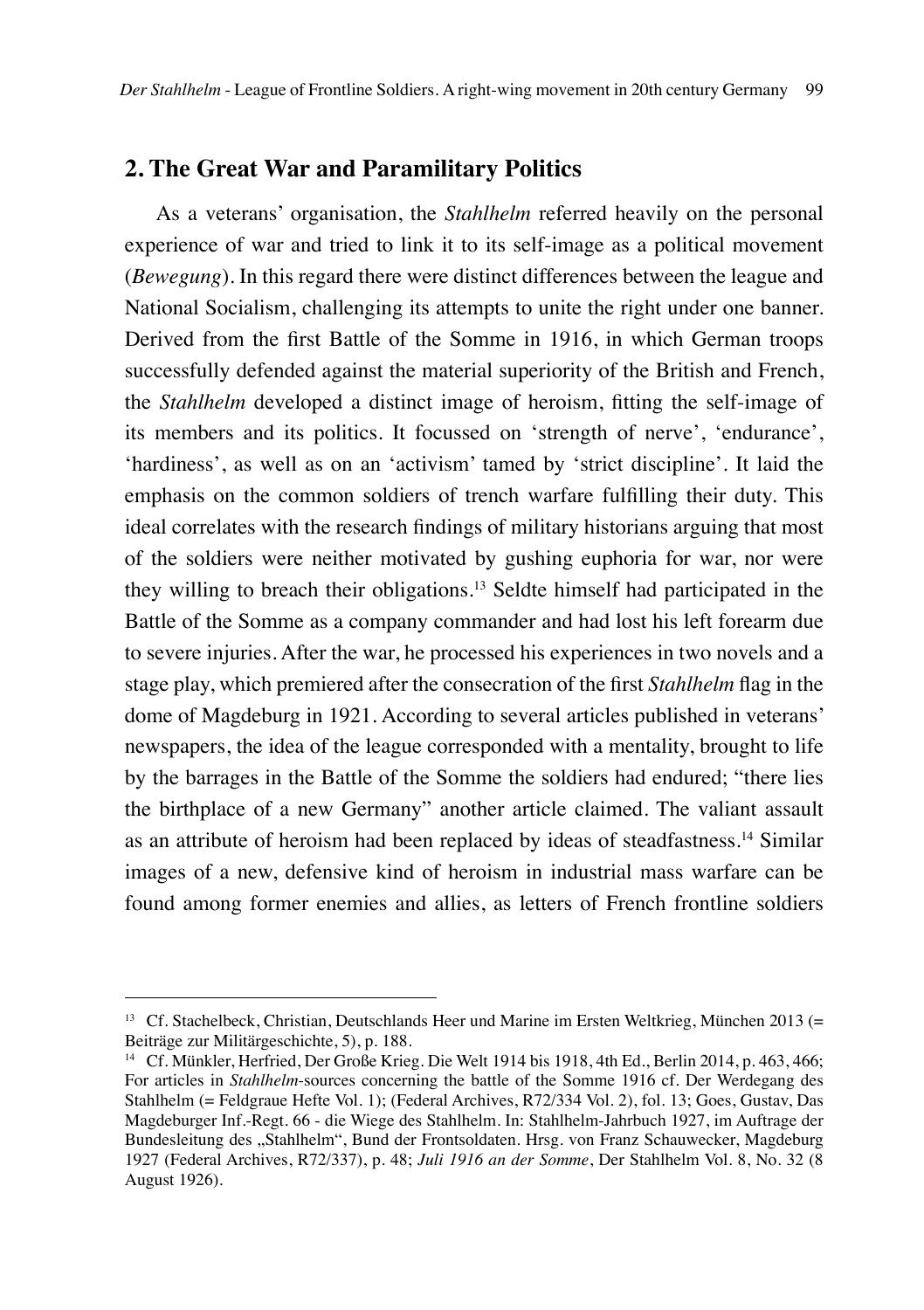and perceptions of Austro-Hungarian veterans in the inter-war period show.15 As a movement, the league should therefore proceed in the moderate *Tempo 114*, the marching speed of the Prussian infantry since 1888 – slow but relentless and unstoppable, untouched by pushbacks and setbacks in the political sphere. As the members had endured the horrors of war they should now remain loyal to their movement even in face of misfortunes and the absence of concrete political victories. This self-image is best represented in a caricature in a propaganda booklet of 1932:

**Illust. 3: "The** *Stahlhelm* **marches! It marches unflinchingly towards freedom."**



Source: Die Stahlhelm-Fibel (Tempo 114). ed. by the Propaganda-Section of the Stahlhelm Federal Office, Berlin 1932

On the right side, it shows a marching column of the *Stahlhelm* with flag

<sup>15</sup> Cf. Ulrich, Bernd, und Benjamin Ziemann, Das soldatische Kriegserlebnis. In: Eine Welt von Feinden, pp. 127-158, 237-240; Beaupré, Nicolas, Kriegserfahrungen, Zeitempfinden und Erwartungen französischer Soldaten im Jahr 1916. In: Materialschlachten 1916. Ereignis, Bedeutung, Erinnerung. Im Auftrag des Zentrums für Militärgeschichte und Sozialwissenschaften der Bundeswehr, Hrsg. von Christian Stachelbeck, Paderborn [u.a.] 2016 (= Zeitalter der Weltkriege, 17), p. 338f; Hofer, Hans-Georg, Nervenschwäche und Krieg. Modernitätskritik und Krisenbewältigung in der österreichischen Psychatrie (1880-1920), Vienna [et al.] 2004, pp. 267-280.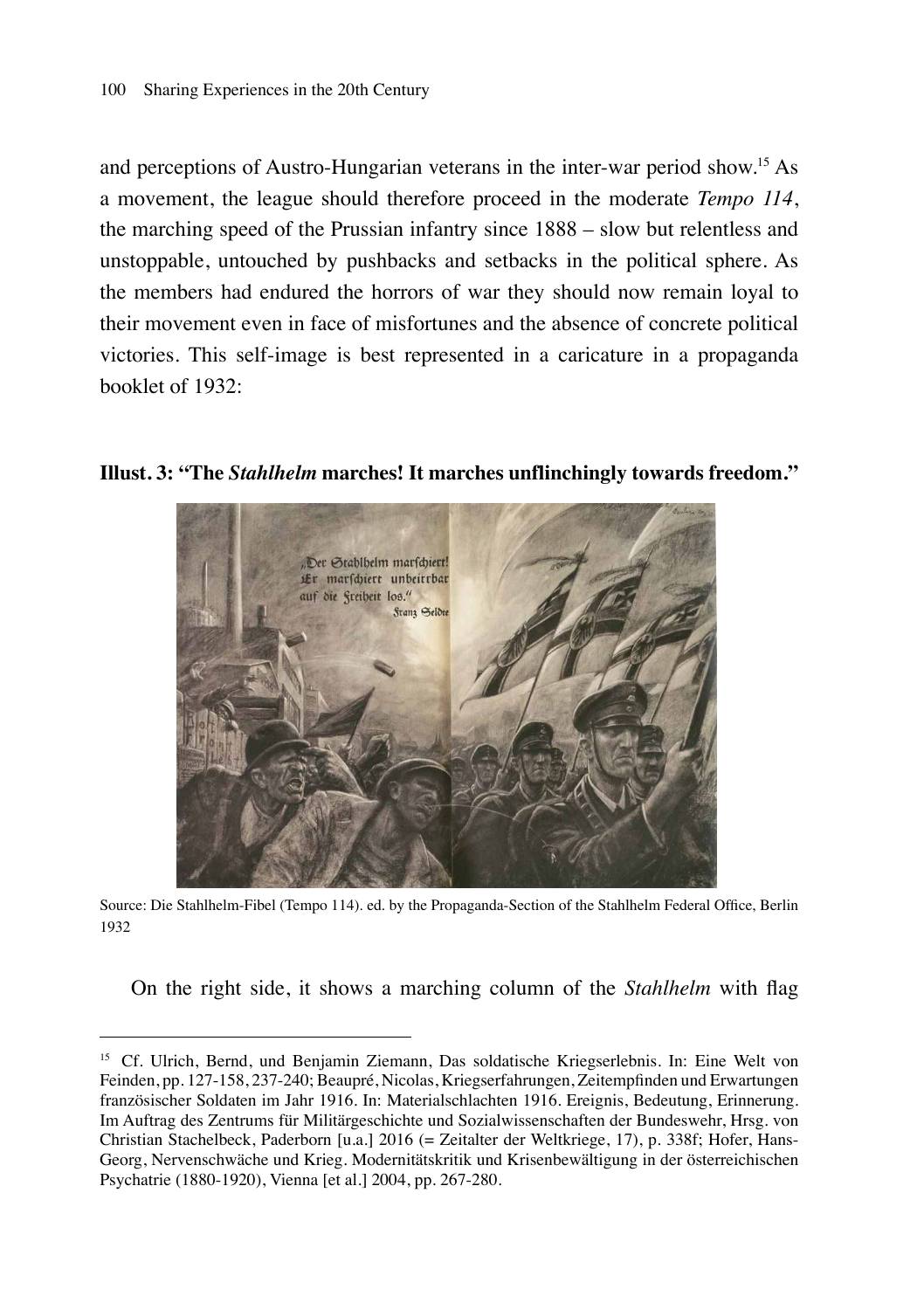bearers in front, marching towards the right edge. The veterans bypass an industrial complex and a crowd of workers, clearly depictured as political lefties, attacking them. They berate the marchers and throw bricks at them. One of the workers in the foreground spits at the flag bearer closest to the viewer. The *Stahlhelm* members, however, meet these attacks, as the uniform facial expressions of grim determination imply, with discipline and 'strength of nerve'. They stay focussed on the destination of the march and there are no observable hints for an imminent aggressive reaction. This scene is marked with a quote of Seldte: "The *Stahlhelm* marches! It marches unflinchingly towards freedom."

At the same time, the *Stahlhelm* leadership made a point that this self-imposed deceleration was not to be mistaken for numbness, immobility or even apathy. As the German Army in retrospect had never fallen back into full-on defence and as it had been able to attack the enemy again and again, the veterans' league should be able to do the same. This hardiness, combined with flexibility and tonicity, corresponded with an aspect of the steel helmet itself – in the fusion of chrome nickel steel and rubber and their characteristics. Their attributes were then transferred to the (former) German frontline soldier.<sup>16</sup> This image correlated with the political strategy and the inner necessities of the organisation. As already mentioned, its leaders tried to unite the political right as a whole, forcing them to spend a lot of time and energy to balance the differences and contrary interests of the various players, prohibiting any calls for fast and determined changes of the political system. Additionally, as a collective basin of the paramilitary right, the *Stahlhelm*'s base itself had become extremely heterogeneous, hindering its leadership to formulate a correspondent political programme. A report by a referee Ludwig within the federal leadership of May 1926 clearly conveys the resulting lack of inner coherence:

"Today, it is the case that we are divided in districts, which represent regional organisations of self-defence, those, in which the *Stahlhelm* fights the Reds, others, in which the *Stahlhelm* is indeed nothing more than a warriors' association,

<sup>&</sup>lt;sup>16</sup> Cf. Sonderausstellung. Stahlhelme vom Ersten Weltkrieg bis zur Gegenwart. Friedrich Schwerd, dem Konstrukteur des Deutschen Stahlhelms, zum Gedächtnis. Bearbeitet von Jürgen Kraus, Ingolstadt 1984 (= Veröffentlichungen des Bayerischen Armeemuseums, 8), pp. 82-83.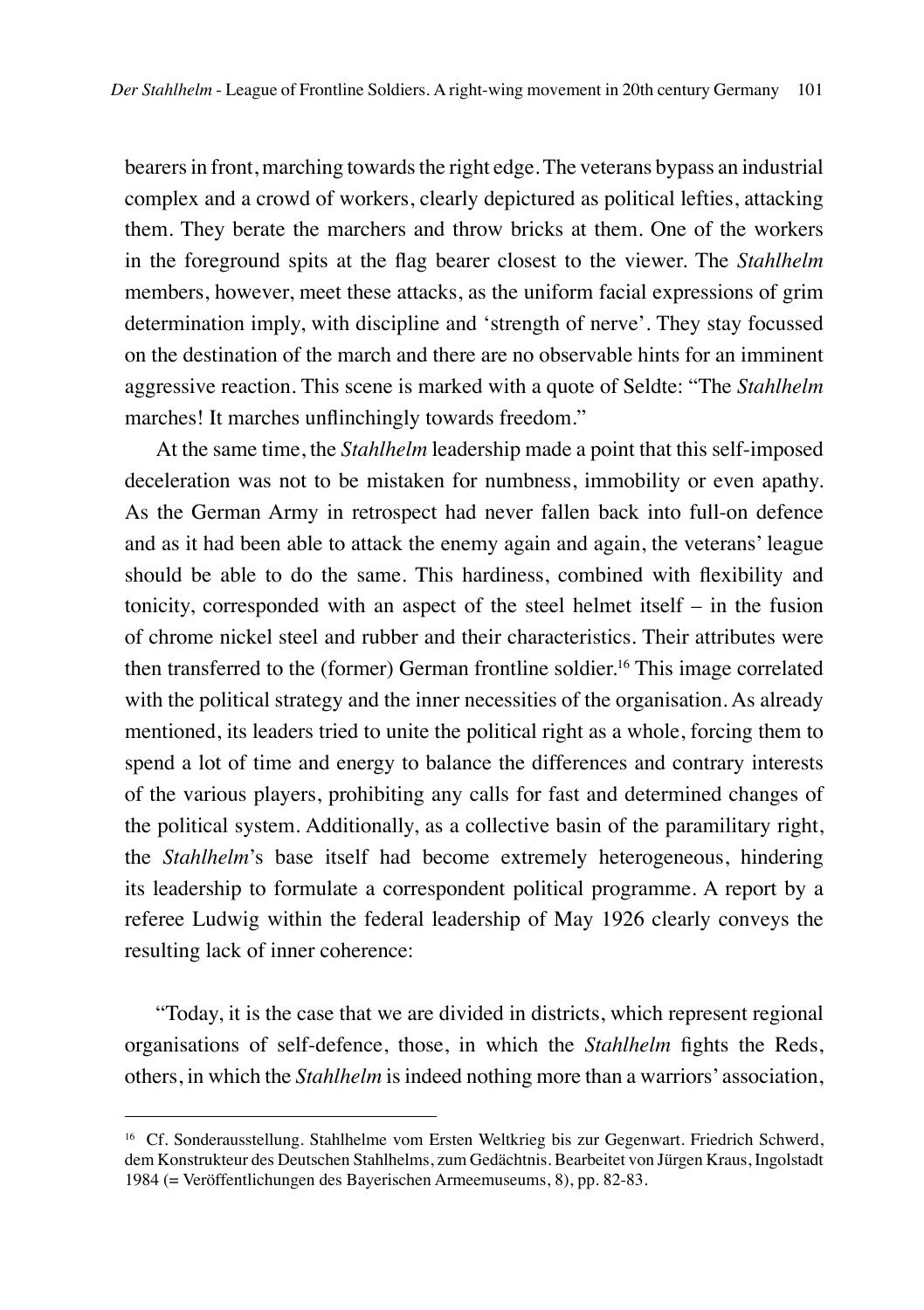a traditions club, politically uninterested and without political will."17

The resulting perception of indecisiveness and sluggishness, however, became a real threat when the league was confronted with National Socialism, which presented itself as a youthful, determined, even revolutionary movement, promising to overcome the crisis of the late Weimar years with radical velocity. Thus, it is no coincidence that fascists in general and National Socialists in particular preferred the image of the 'storm troopers' of the Great War when utilizing it for political purposes. These formations had had the task to attack key positions of the enemy by surprise, to destroy machine gun positions as well as dugouts and to pave the way for the assault of the conventional troops. Storm trooper formations consisted of young volunteers who were physically tough, mentally resilient, and unmarried. They had undergone specialised military training and were equipped with state-of-the-art weaponry available, designed to fight in close quarters. Therefore, a prominent battle of the Great War to refer to was the Battle of Verdun. Other than the Battle of the Somme in the same year, the Germans had been on the attack and thus narratives about the battle revolved around keen assaults on concrete targets.18 The elite status and aggressive tactics of the German storm troopers were to be transferred to the political activism of the National Socialists movement in general and its combat league in particular. The *Stahlhelm* meanwhile tried to mitigate the right-wing extremists' activism and to win them over to support its more conservative politics. Hardiness to hold a conquered position and the defence were as important as the verve of the attacker, the propaganda of the league claimed in 1932. This is why the veterans wanted to turn the virtues of traditional German soldiership to become the foundation and the restraining force for the forward-storming, national idealism of

<sup>17</sup> "*Heute liegen die Dinge doch so, wir teilen uns immer noch in Bezirke, die landschaftsgemäss Selbstschutzorganisationen darstellen, solche, in denen der Stahlhelm gegen rot kämpft, andere, in denen der Stahlhelm in der Tat nichts anderes als ein Kriegerverein, ein Traditionsbund, politisch uninteressiert und ohne politischen Willen ist*." (Minutes of the federal board meeting on 21 May 1926 [Federal Archives, R72/5, fol. 112]).

<sup>&</sup>lt;sup>18</sup> Cf. Krumeich, Gerd, Die deutsche Erinnerung an die Somme. In: Die Deutschen an der Somme 1914-1918. Krieg, Besatzung, Verbrannte Erde. Hrsg. von Gerhard Hirschfeld, Gerd Krumeich und Irina Renz, Essen 2006, p. 323.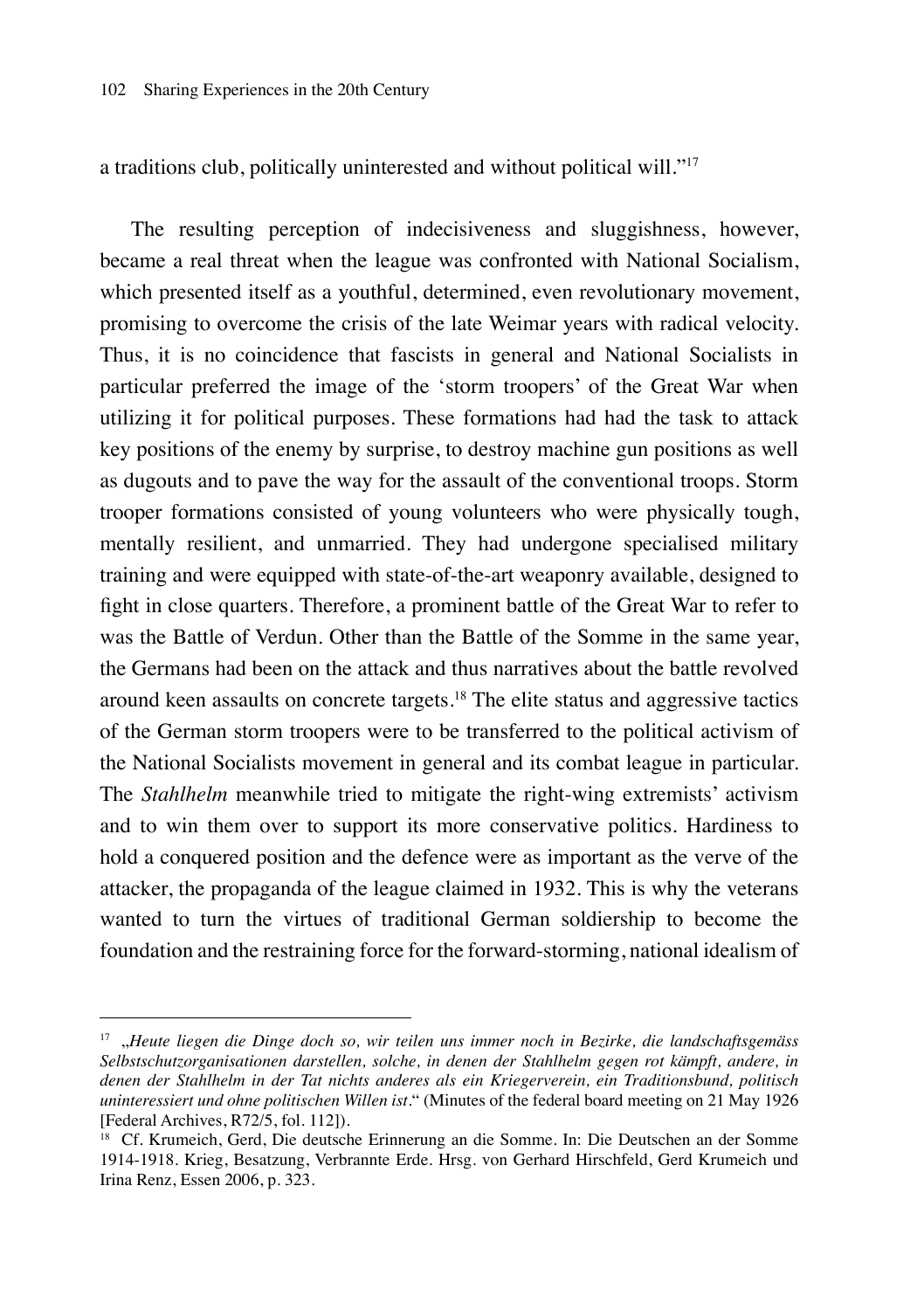the German youth.19 It is fair to assume that the National Socialists were addressed here, considering the conflict of generations as an aspect of the escalating rivalry between the two movements<sup>20</sup> and the political weight the NSDAP had gained until the *Reichstag* elections of November 1932.

## **3. Steel Helmet against Swastika – Conflicts in Political Symbolism**

The confrontations between the two self-declared movements were mostly carried out in the sphere of political symbolism which had become a subject for historical research of its own. Previous studies on the downfall of the Weimar Republic had concluded that the symbols of democracy and republicanism were inferior to those of National Socialism and that this inferiority contributed to their end.21 Historians today are describing a struggle for and against the Weimar Republic at eye level by the means of political symbols. Paramilitary formations on both sides tried to dominate public spaces with uniforms and flags, with songs and hymns, tried to remove symbols of the opponent or to outperform them.<sup>22</sup> This kind of confrontation could also be found within the right wing. The first leader of the Bavarian *Stahlhelm* formation, Wäninger, for example not only rejected the extreme anti-Semitism of the National Socialists but prohibited the exhibition of swastikas and the singing of songs of "similar tendency" at his league's events.23 By doing so, he limited the extremists' ability to attract attention and to promote their

<sup>19</sup> "*Es gilt, die Tugenden des alten deutschen Soldatentums zur Grundlage und zur zügelnden Kraft des vorwärtsstürmenden nationalen Idealismus der deutschen Jugend zu machen. Auf die Zähigkeit im Festhalten einmal eroberter Stellungen und im Abwehrkampf kommt es ebenso sehr an wie auf den Schwung des Angriffsgeistes*." (Über den Parteien. In: Die Stahlhelm-Fibel, o. P.).

<sup>20</sup> Cf. Weinrich, Arndt, Der Weltkrieg als Erzieher. Jugend zwischen Weimarer Republik und Nationalsozialismus, Essen 2013 (= Schriften der Bibliothek für Zeitgeschichte NF, 27), pp. 152-177; Olenhusen, Irmtraut Götz von, Vom Jungstahlhelm zur SA. Die junge Nachkriegsgeneration in den paramilitärischen Verbänden der Weimarer Republik. In: Politische Jugend in der Weimarer Republik. Hrsg. von Wolfgang Krabbe, Bochum 1993 (= Dortmunder historische Studien, 7), pp. 146-182.

<sup>&</sup>lt;sup>21</sup> Cf. Buchner, Bernd, Um nationale und republikanische Identität. Sozialdemokratie und der Kampf um die politischen Symbole in der Weimarer Republik in der Weimarer Republik, Bonn 2001 (= Politik und Gesellschaftsgeschichte, 57), pp. 14-16, 361-362.

<sup>22</sup> Cf. Rossol, Nadine, Flaggenkrieg am Badestrand. Lokale Möglichkeiten repräsentativer Mitgestaltung in der Weimarer Republik. In: Zeitschrift für Geschichtswissenschaft Vol. 56 (2008) 7/8, pp. 615-637; Heise, Robert, und Daniel Watermann, Vereinsforschung in der Erweiterung. Historische und sozialwissenschaftliche Perspektiven. In: Geschichte und Gesellschaft Vol. 43 (2017) p. 8, 13.

<sup>&</sup>lt;sup>23</sup> Cf. Notes of the board meeting 5 October 1924 (Bavarian State Archives, Section IV Stahlhelm No. 330).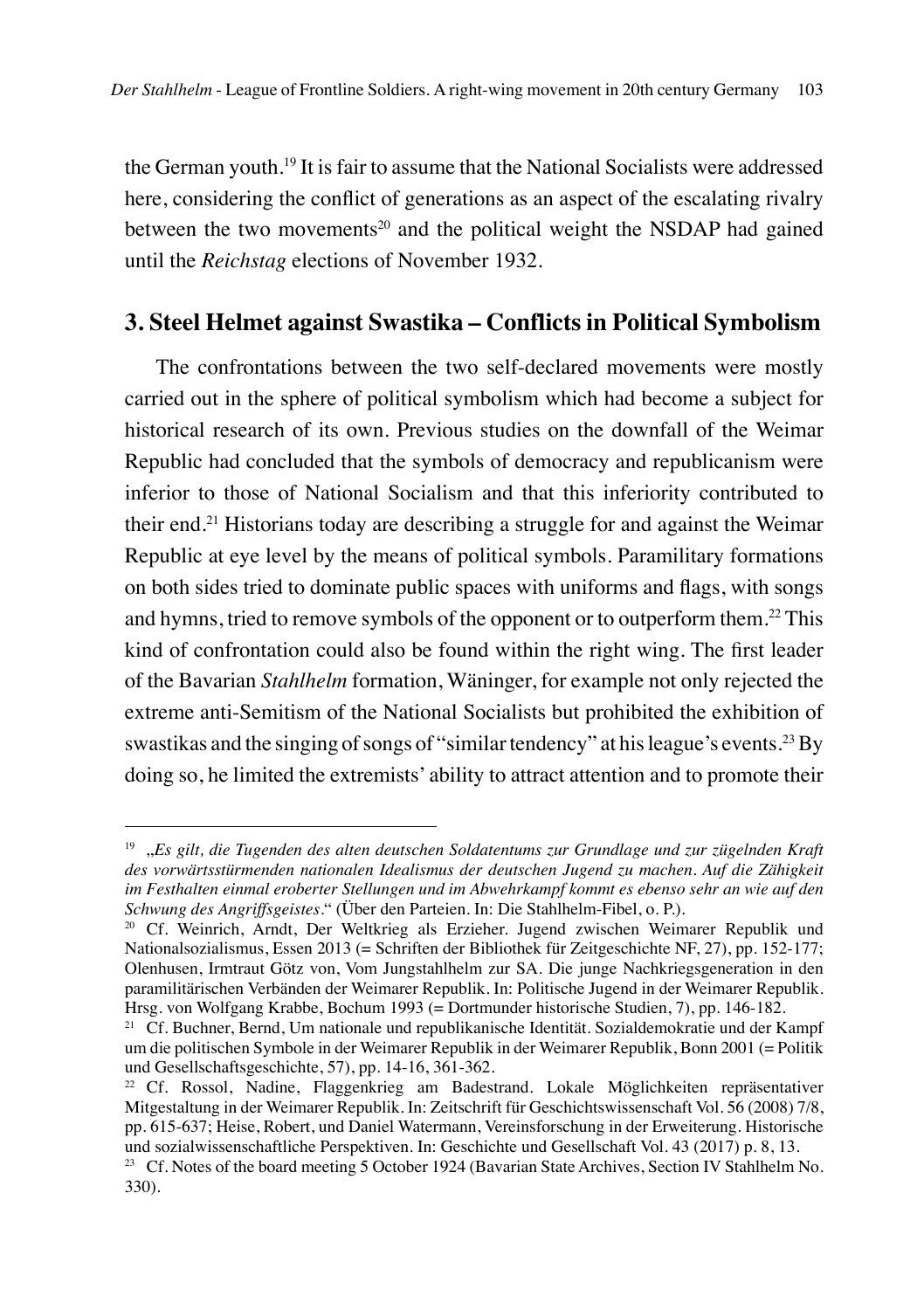cause. When the league held its 10th annual assembly (*Reichsfrontsoldatentag*) in Munich, it challenged the National Socialists in one of their early strongholds. Over 100,000 veterans travelled to the Bavarian capital and several massive events dominated the public space. After a rally in the famous *Löwenbräukeller*, marching columns formed up at the war memorial in front of the Bavarian Army Museum. Famous German military leaders of the Great War, like Field Marshal August von Mackensen, Admiral Alfred von Tirpitz, Colonel General Felix von Bothmer as well as the Bavarian Secretary of the Judiciary, attended the event as guests of honour. Subsequently, the veterans moved into the Dante Stadium in Western Munich carrying 2,300 banners. Following the ceremonial Grand Tattoo (*Großer Zapfenstreich*), the first day of the event concluded with fireworks illuminating the night sky. But the main event followed the day after when tens of thousands of uniformed men paraded in front of the assembled *Stahlhelm*  leadership along a central major street in Munich, the *Prinzregentenstraße.*

During the preparations for the event, Adolf Hitler had been invited as an honoured guest as well, but he had refused to attend and stayed away from the city ostentatiously. Instead, he sent the future governor (*Reichsstatthalter*) of Bavaria, Franz Ritter von Epp, to represent the NSDAP. Additionally, he ordered his storm troopers to treat the visiting *Stahlhelm* members friendly and to volunteer as city guides. At the same time, however, Hitler had given strict orders prohibiting them to participate in the marches.<sup>24</sup> Under no circumstances should the impression arise that the Nazi "brown shirts" became a mere attachment of the grey-uniformed masses of the *Stahlhelm* or that the storm troopers were about to be absorbed. On the contrary, the National Socialists seized the opportunity to demonstrate their claimed modernity and superiority over the veterans' organisation. The Munich police department reported the employment of an aircraft during the event, advertising for the National Socialists' newspaper *Der Völkische Beobachter*. 25 In an article, the National Socialists depicted how the airplane had been greeted by the cheering crowd as it circled over their heads, forcing everyone to look at

<sup>&</sup>lt;sup>24</sup> Cf. Abstract of the report by the Munich police headquarters No. 79, 8 July 1929 (State Archives Munich, Pol. Dir München 10038, fol. 55).

 $25$  Ibid.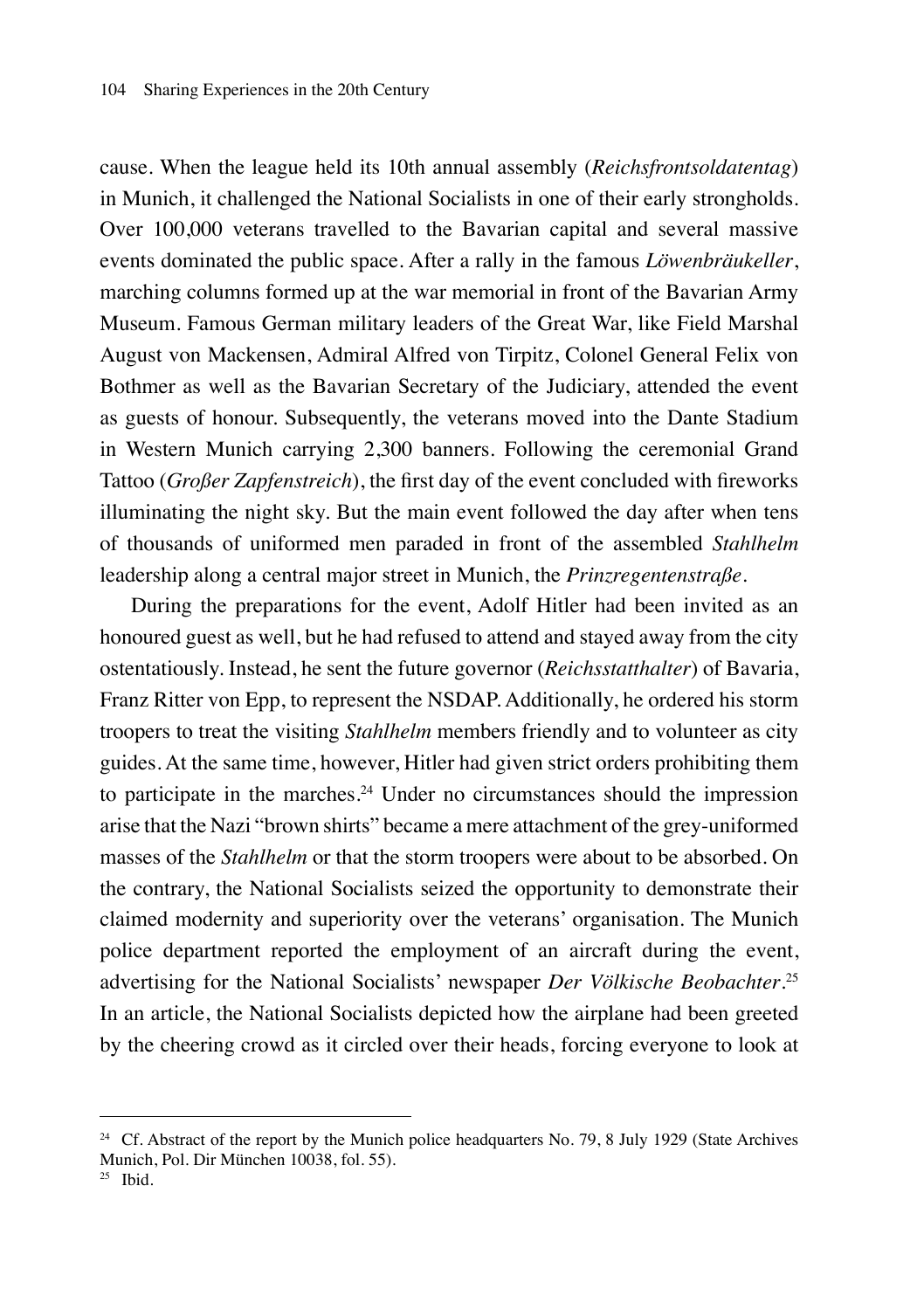the Swastika high above in the sky over Munich.<sup>26</sup> The constellation itself had a strong symbolic character. Down there, the seasoned veterans of the Great War were deployed, in their field-grey uniforms, wielding the colours of the bygone German Empire and goose-stepped in the Prussian marching speed of *Tempo 114*, introduced in 1888. High above, a plane as a symbol of modernity as well as of speed and dynamics carried the symbols of the National Socialist movement.<sup>27</sup> When the *Stahlhelm* rallied its members again in Koblenz one year later and welcomed a delegation of Italian Fascists the league itself employed an aircraft to underline his claim to be a modern nationalistic movement as well. $28$ 

After the festivities had ended, however, the *Stahlhelm*'s presence in Munich was threatened to be over-shadowed by its extremist rivals. Meanwhile the two organisations had agreed to cooperate in a committee to prepare a petition against the acceptance of the Young Plan and sub-committees were formed in the whole country. During the preparation for the first session of the Bavarian Sub-committee a few months after the *Reichsfrontsoldatentag*, the new leader of the veterans' association, retired Colonel Hermann Ritter von Lenz, faced the challenge to claim the public space for the *Stahlhelm* without tens of thousands of supporters from all over the country gathered in the city. During a rally, where Hitler, Alfred Hugenberg – the chairman of the German National People's Party (*DNVP*) – and Lenz himself would appear for example, the veterans and the storm troopers were ordered to provide stewardship. To counter the "brown shirts" with their standard bearers, who were to be placed in the centre of the shared stage, it was necessary, the *Stahlhelm* leader of Munich wrote, that the league demonstrated its power by mobilising as many members as possible and to let them march in closed formations. As opposed to the mass event a few months earlier, the veterans were threatened to be pushed in the background. When another event was held in the *Cirkus Krone* one year later, Lenz even refused to officially invite the National

<sup>26</sup> Cf. *Der deutsche Soldat*, in: Der Völkische Beobachter (Bavarian Edition) Vol. 1929, No. 126 (4 July 1929) (City Archives Munich, ZA-14361).

 $27$  For further analysis of the employment of planes and pilots for the representation of German National Socialism and Italian Fascism see Esposito, Fernando, Fascism, Aviation and Mythical Modernity, Basingstoke 2015.

<sup>28</sup> See articles titled *Der Tag des Aufmarsches* und *Die Ehrengäste*, in: Der Stahlhelm Vol. 12, No. 40 (5 October 1930).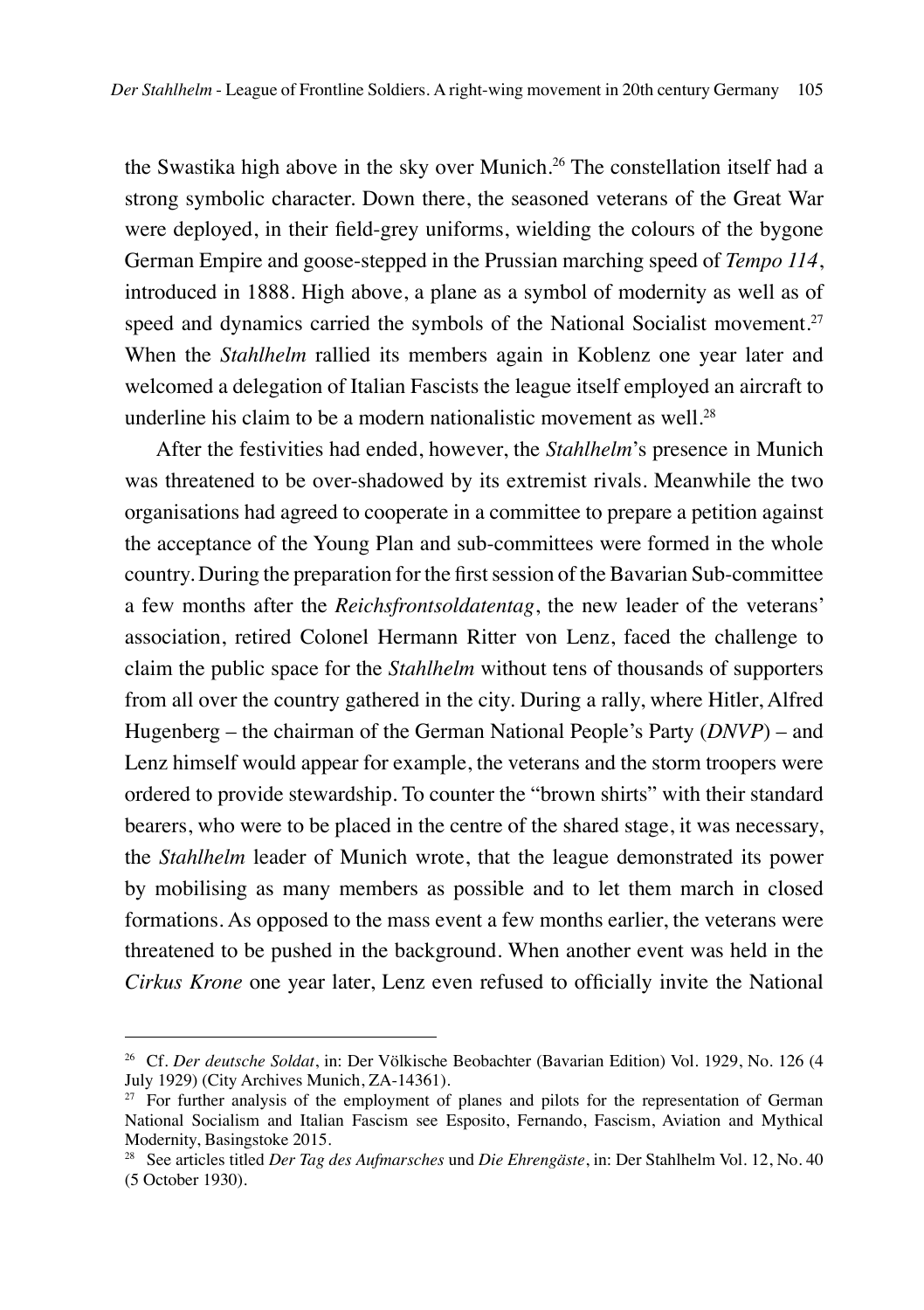Socialists. He was worried about the presence of too many "brown shirts". which could dwarf his grey-uniformed followers. In other cities and regions storm troopers disturbed gatherings and rallies of the league by interjections, by chanting the *Horst-Wessel-Lied* – an infamous Nazi battle song – and by raising the right arm, performing the Hitler salute. In regions like Franconia, another early stronghold of National Socialism, the veterans moved on to hold rallies in coterie to prevent the rival organisation from exploiting them, thus limiting their range and effectiveness of addressing potential supporters and new members. In part, these counter-measures seemed quite desperate indeed. When Hitler came to the city of Regensburg and attracted 1,500 people the local *Stahlhelm* leader decided to 'walk around' the city with some members to demonstrate that they were "still alive", as he wrote. When another leader attended a Nazi rally he was shocked about the dominance of the Swastika and the small children, raising the right arm for the Hitler salute. Again and again, the veterans were outshined by the presence of their rival organisation in the public sphere. In their rising tensions, the Swastika also stood against the steel helmet as the league's symbol. The veterans tried to dominate public squares and halls with grey-uniformed bodies and outnumber the "brown shirts". On the other hand, National Socialists tried to overtone the hymn of the league by singing the anthem of the NSDAP.29

Sometimes though, these conflicts led to violent clashes, especially after the league's leadership had refused to support the candidacy of Hitler in the German Presidential Election in 1932. Violence reached another climax one year later, after Hitler had been appointed Chancellor of the German Reich. After his inauguration, it emerged that the *Stahlhelm* would not be allowed to persist as an independent organisation – even though *Bundesführer* Seldte had become a member of the new cabinet. In this situation, he and especially Theodor Duesterberg, the influential second federal leader, tried to preserve the league facing the totalitarian efforts of the National Socialists. Duesterberg even attacked them in public and addressed former opponents – members of the republican veteran associations and political parties which were even more threatened. As early as February 1933, he declared

 $29$  Cf. Werberg, Dennis, Stahlhelm – Nationalsozialismus – Neue Rechte. Der Frontsoldatenbund und sein Verhältnis zum Rechtsextremismus 1918 – 2000 (working title, to be published).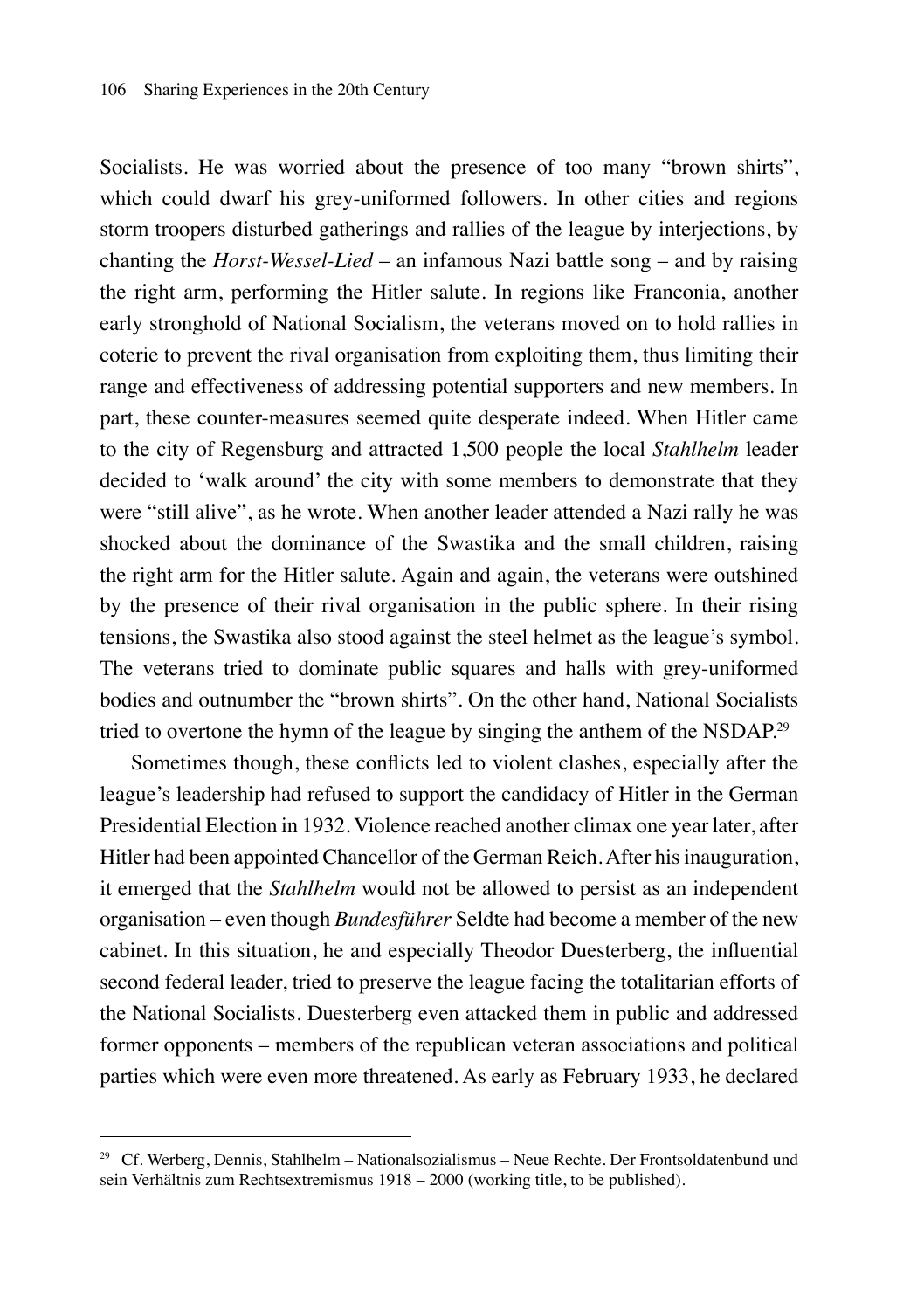that there were hundreds of thousands of former frontline soldiers amongst the Socialists and Catholics whose patriotism was not to be judged by the NSDAP. Apparently, it was his goal to convince the former opponents to join the *Stahlhelm* ranks to strengthen its position. As a consequence, the regime intensified the pressure on Seldte to deprive Duesterberg from power. In April 1933, Seldte succumbed to the pressure and ousted his colleague. After that, negotiations began and the transfer of the youngest *Stahlhelm* members into the *SA* was prepared for autumn 1933. Only the eldest adherents were to remain under Seldte's direct control. At the same time, however, as Duesterberg and his supporters had wished, a substantial number of Social Democrats, Liberals and Conservatives – members of the dissolved political parties and associations – joined their ranks.<sup>30</sup> By enquiring those former opponents, the leaders on the subordinated levels tried to strengthen their position as negotiations went on for the league's future alongside the National Socialist fighting organisations, *Sturmabteilung* and *Schutzstaffel*. As a consequence, the membership figures roughly doubled, reaching between 750,000 and one million adherents in May 1933. The new leader of the Bavarian branch in Munich, retired cavalry captain, historian and archivist Otto von Waldenfels assessed this development as success "very substantial but yet sometimes quite undesirable" because it gave the National Socialists an excuse for brutal interventions.31 The most famous incident occurred on 27 March 1933 in Brunswick, where the *Reichsbanner* was about to be incorporated in the veterans' ranks when Prime Minister Klagges (NSDAP) ordered to dissolve a joint rally by force. Two thousand *Stahlhelm* members as well as over one thousand 'Marxists' were arrested, the local branch of the *Stahlhelm* was dissolved and Klagges spread the message of a planned *coup d'état* by the joint veterans. Another incident occurred in late June in the region of Lauterecken in Western-Palatinate. In this sparsely populated, rural area, several new local groups had been founded under great participation of Social Democrats. In the night of 23 June 1933, 300 storm troopers and workers from the near National Socialist labour camp were rallied

<sup>30</sup> Cf. Meinl, Susanne, Nationalsozialisten gegen Hitler. Die nationalrevolutionäre Opposition um Friedrich Wilhelm Heinz, Berlin 2000, pp. 187-188.

<sup>&</sup>lt;sup>31</sup> Cf. Waldenfels, Otto Freiherr von, Der Leidensweg des Stahlhelm, p. 9 (Bavarian Main Public Record Office, Section IV, Stahlhelm No. 361).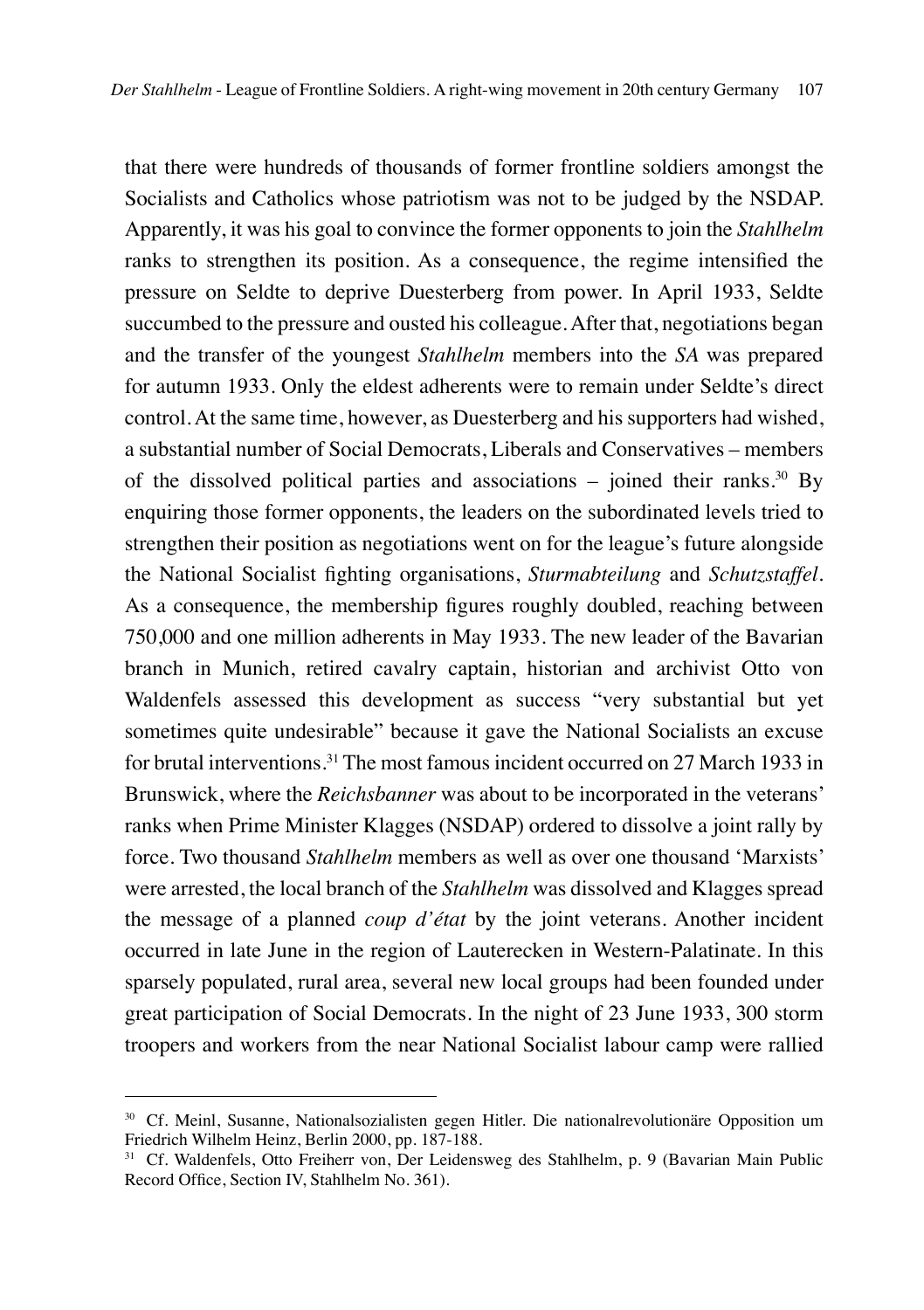in the town of Wolfstein, the place where the district leadership of the *Stahlhelm* was located. Following the abuse and arrest of a Catholic priest, the mob stormed the homes of the district leader, retired Sergeant Franz Eduard Klinger, and his closest co-workers. The men were dragged out of their beds in their nightdresses and arrested while being brutally abused and beaten. In the following days, the health condition of Klinger deteriorated and he was subsequently hospitalised in the regional capital city of Kaiserslautern where he died on 4 July  $1933.^{32}$ This incident, combined with either the inability or the unwillingness of federal leadership to protect its adherents led to the breakdown of the whole organisation in Western-Palatinate. In protest and in fear of further assaults many *Stahlhelm* leaders resigned and gave way for successors more compliant to the new rulers. In the end, all attempts of the veterans to strengthen their position and to prevail were in vain. After a greater part of the members had been transferred to the storm trooper formations and after Hitler had declared the rearmament of Germany in 1935, the last remains of the veterans' organisation were dissolved. Many joined the National Socialist party, the warriors' associations of the *Kyffhäuserbund*, already brought into line by the Nazi regime, and other conform organisations.<sup>33</sup>

#### **4. Old Steel Helmets in a New Germany**

However, some of the former *Stahlhelm* members went underground and upheld secretive meetings. The former local groups were concealed as clubs for sports and leisure activities. After the end of the Second World War, these *Stahlhelm connections* re-surfaced, at first without any coordination. Until the end of 1950, as a member wrote in an open letter, approximately ten different groups and "God knows how many regulars' tables" had been established.<sup>34</sup> These gatherings belonged to the many soldiers' associations in Germany after

 $32$  Cf. Werberg, Stahlhelm – Nationalsozialismus – Neue Rechte (to be published).

<sup>33</sup> Cf. Gestapo Hannover meldet … Polizei- und Regierungsberichte für das mittlere und südliche Niedersachsen zwischen 1933 und 1937. Bearbeitet von Klaus Mlynek, Hildesheim 1986, p. 460, 483, 493; Hering, Rainer, Konstruierte Nation. Der Alldeutsche Verband 1890 bis 1939, Hamburg 2003 (= Hamburger Beiträge zur Sozial- und Zeitgeschichte, 40), p. 158.

<sup>&</sup>lt;sup>34</sup> Cf. Open letter of Rosbach to the first district leader of Oldenburg, 31 December 1950 (Federal Office for the Protection of the Constitution, Zentrales Altaktenwesen (ZAW), No. 2735, p. 192).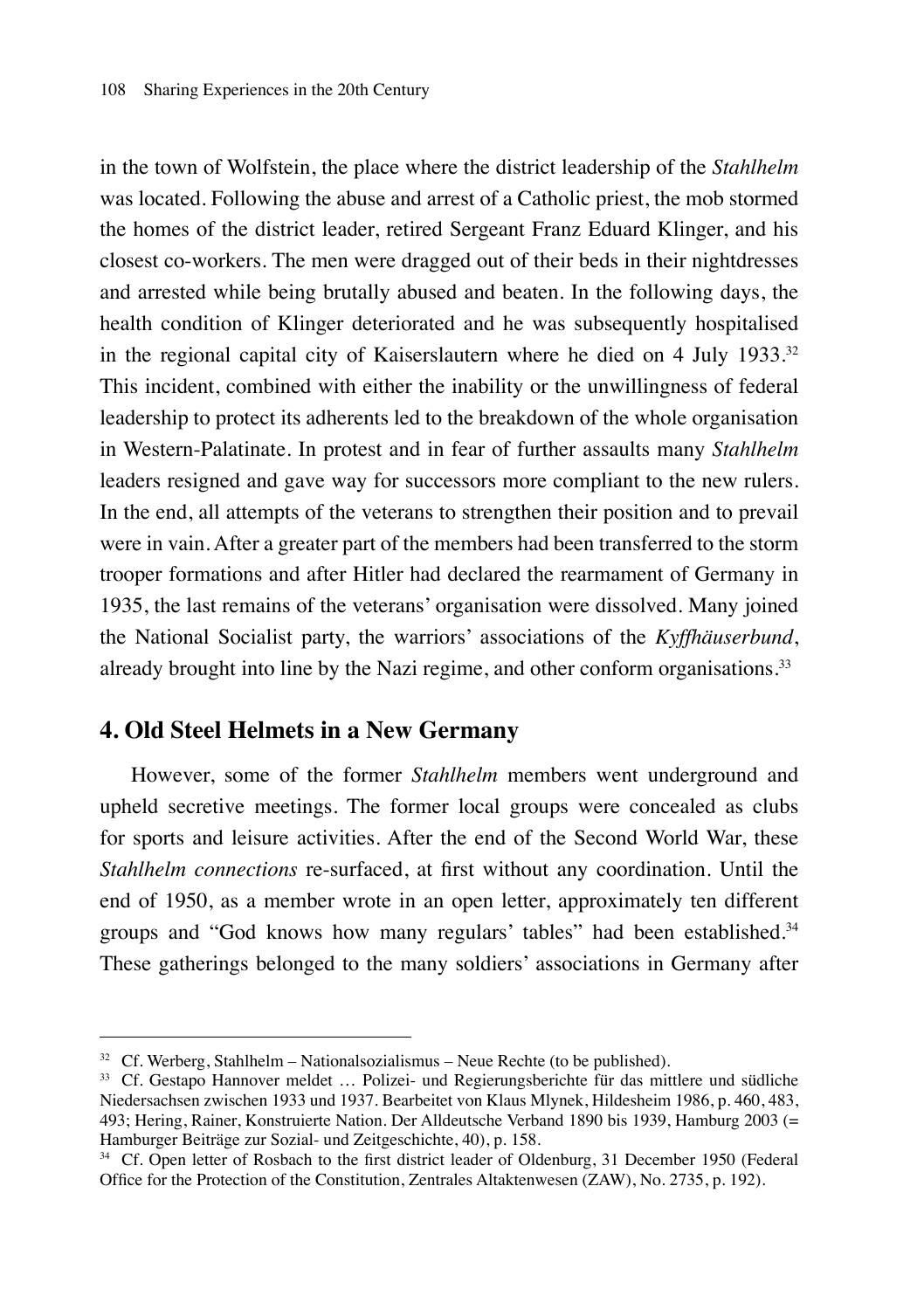the war, counting between one to two thousand organisations.<sup>35</sup> In February 1951, the league was founded anew as "successor organisation of Duesterberg's *Stahlhelm*" in Frankfurt. With regard to its personnel, ideology, political strategy and symbols there were strong continuities to the old league. Among the founders were numerous leaders and members of the federal leadership and confidants of the former *Bundesführer*. The most senior officials, however, Seldte and Duesterberg, had already passed away. The German steel helmet of the Great War as well as the colours of the old German Monarchy – Black-White-Red – remained the most important symbols. In terms of the political agenda the original members agreed on a 12-point-programme with great resemblance to their official statements until 1933.<sup>36</sup> Their declared goals included the gathering of former frontline soldiers and officers to build a coalition overarching the political parties of the right and to overcome the differences dividing the nation on the basis of war experience. But different from the Weimar years, the new leadership was not able to integrate the diverging factions within, ranging from members loyal to the German post-war government of Konrad Adenauer, radical and paramilitary enemies of democracy as well as non-political veterans. The tensions between them, combined with the renewed outbreak of conflicts between the supporters of the two former *Bundesführer* resulted in the fragmentation of the organisation. First, the new leader, a confidant of Duesterberg, retired Sergeant Carl Simon, was forced out by Thomas Girgensohn, a former high-ranking official within the storm troopers and top-brass supporter of Seldte. Simon then formed an organisation of his own and fought the league at every opportunity. Another fracture occurred when his successor, retired Field Marshal Albert Kesselring, announced his plans for the league to equate the colours of the German Republic, Black-Red-Gold, with the association's colours stemming from the German Empire, Black-

<sup>&</sup>lt;sup>35</sup> Schweinsberg estimates the number of soldier organisations at 1,000 while Thomas Kühne suggests that there were around 2,000 organisations (cf. Schweinsberg, Krafft Freiherr Schenck zu, Die Soldatenverbände in der Bundesrepublik. In: Studien zur politischen und gesellschaftlichen Situation der Bundeswehr, ed. by Georg Picht, Berlin 1965 (= Forschungen und Berichte der evangelischen Studiengemeinschaft, 21), p. 105; Kühne, Thomas, Kameradschaft. Die Soldaten des nationalsozialistischen Krieges und das 20. Jahrhundert, Göttingen 2006 (= Kritische Studien zur Geschichtswissenschaft, 173), p. 93).

<sup>36</sup> Cf. Tauber, Kurt P., Beyond eagle and swastika. German nationalism since 1945, Middletown 1967, pp. 320-321.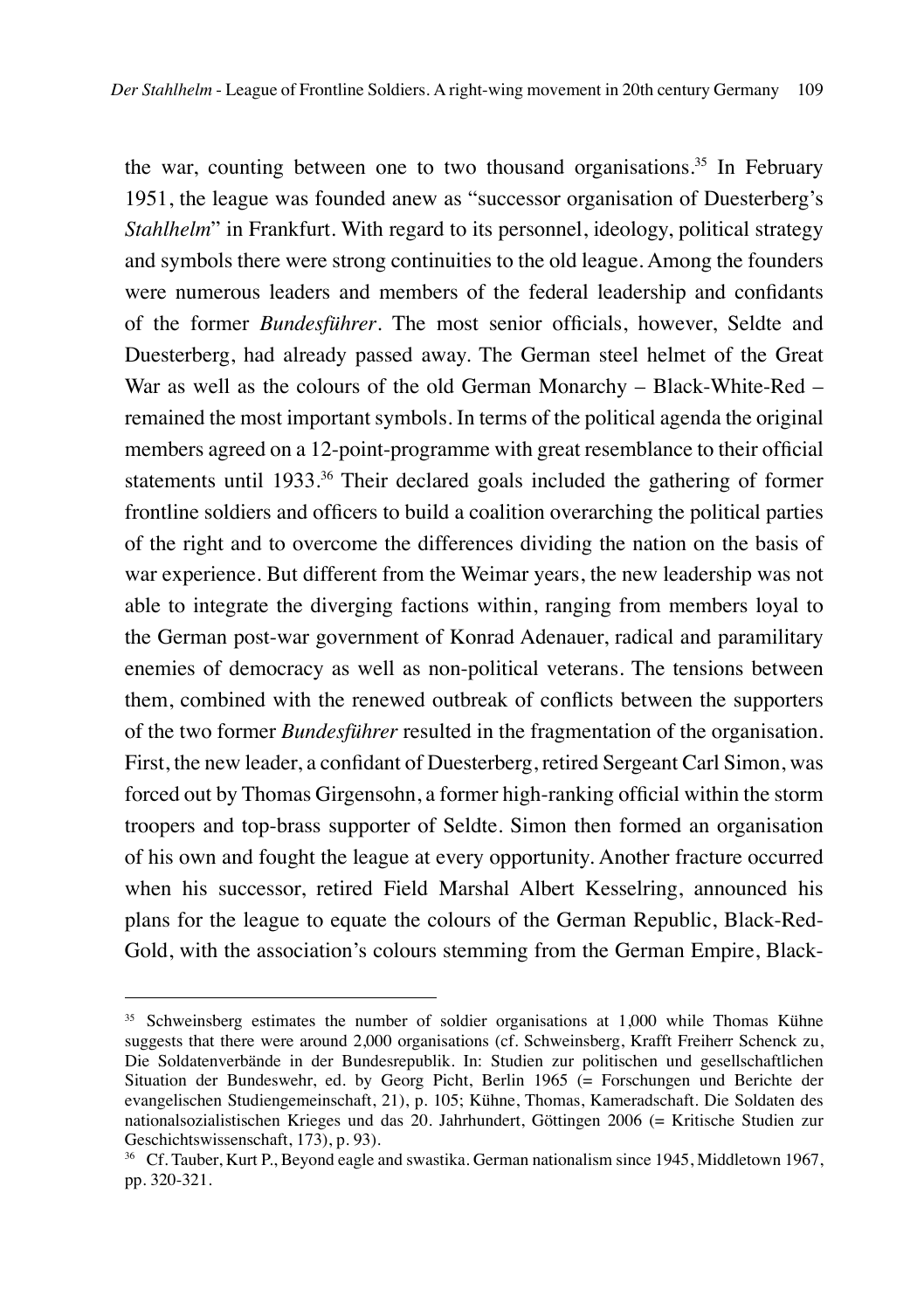White-Red. Additionally he planned to open up membership to Social Democrats and members of trade unions. As a consequence, uproar shook the veterans' organisation to its core. Following this, several branches separated and formed another organisation, the *Bund der Frontsoldaten* (League of Frontline Soldiers) with a strong militant and anti-socialist profile. The remaining league itself was split between veterans supporting the first *Bundesführer* Kesselring, the chief of the *Bundesamt* (the federal office of administration) Girgensohn and the second *Bundesführer* Lehmann. Since the organisation remained stuck in its ways as a veterans' association of the Great War, it was barely able to address the veterans of the Second World War, causing the organisation to overage as the years went  $bv.$ <sup>37</sup>

When Kesselring's successor Kurt Barth died in 1964, the league changed its course. To free themselves from the claim to power of Girgensohn, the regional association leaders united and pushed one of their own, retired First Lieutenant and bearer of the *Ritterkreuz* – one of the highest awards in the military of Nazi Germany – Wilhelm Massa, to become *Bundesführer*. He disempowered his internal enemies, broke with the Federal Republic of Germany and integrated the league in the network of already existing far-right organisations and political parties. He managed to stabilise the shrinking base and to attract new members – even young people who attended paramilitary training provided by the veterans.<sup>38</sup> Nevertheless, several branches of the association were able to build and maintain contacts with garrisons of the Federal Armed Forces of Germany (*Bundeswehr*). The veterans wanted to influence the new German military and be recognised as former soldiers with war experience. Many high-ranking military officers on the other hand were planning to utilise the *Stahlhelm* as one of the more reliable soldiers' associations to further recruit personnel and strengthen the willingness to serve in the regular armed forces. Especially in the late 1960s, a general trend in German society for liberalisation gained ground. Protest movements called for disarmament and negotiations with the Eastern Bloc to preserve peace. From the viewpoint of conservatives and traditionalists inside and outside the military,

<sup>&</sup>lt;sup>37</sup> Cf. Supplementary Report, 1 February 1955 (Federal Archives, BW7/2754, fol. 130, 134, 136).

 $38$  Cf. Werberg, Stahlhelm – Nationalsozialismus – Neue Rechte (to be published).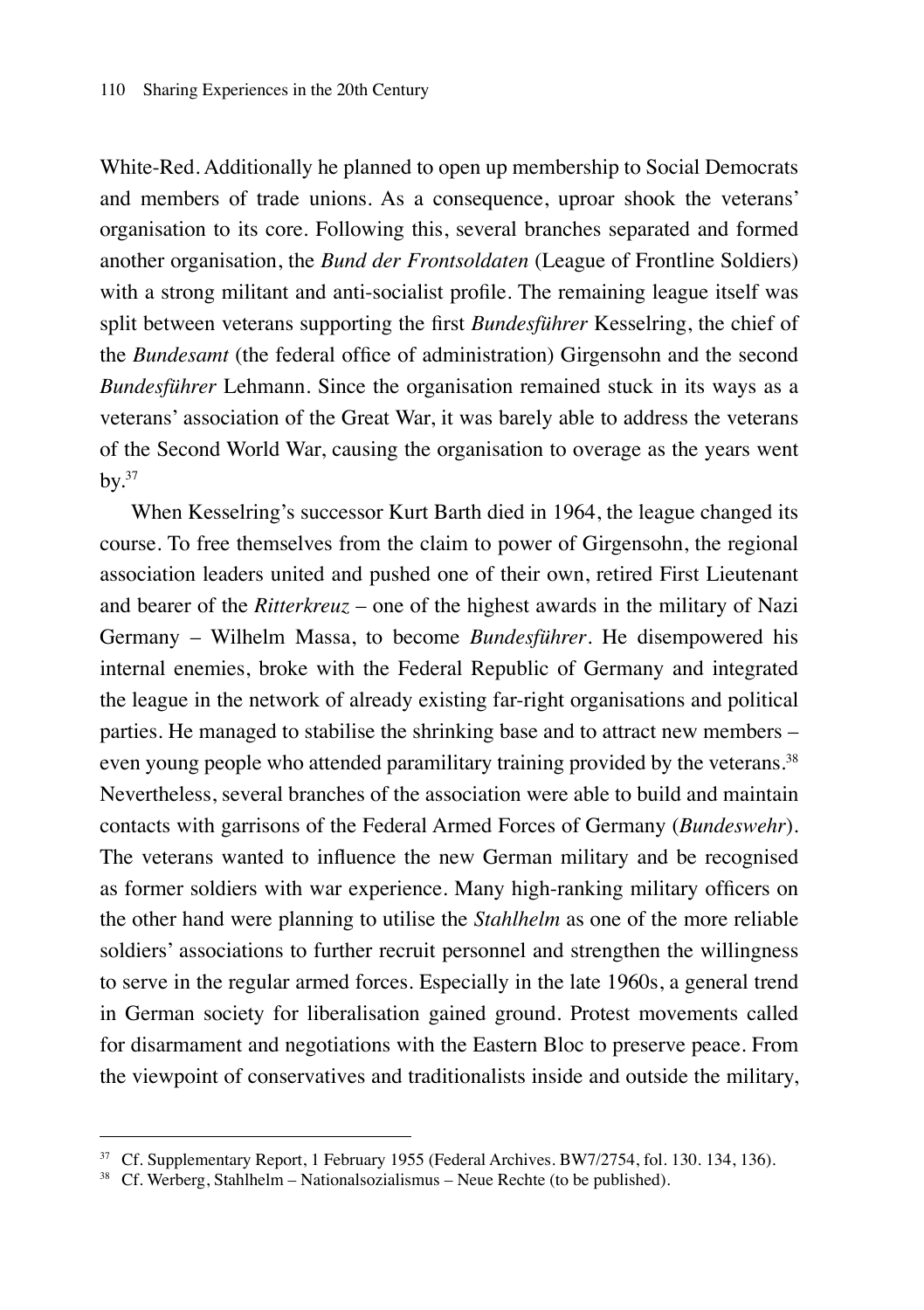this development threatened the ability of the armed forces to provide national defence.39 The cooperation with soldiers' organisations was therefore used to balance this trend. Occasionally, these connections incriminated the military and the German Federal Ministry of Defence when they became public. The bestknown incident took place in the spa town of Bad Bergzabern in the federal state of Rhineland-Palatinate where a new local group of the *Stahlhelm* was established in 1966. At the founding event, a number of soldiers of Signal Battalion 768 stationed nearby participated and a non-commissioned officer of the *Bundeswehr* assumed a leading function. During this event, a former functionary of the NSDAP delivered a speech about the defence against Bolshevism as a great historic accomplishment of National Socialism, relativised the mass murder of the European Jews and announced another march to the east.<sup>40</sup> In consequence, the new group was dissolved and the soldiers who had initiated the event received disciplinary action. The Parliamentary Commissioner of the German Armed Forces (*Wehrbeauftragter*) demanded to intensify education for the soldiers and one year later, the German Federal Ministry of Defence published the first official, critical depiction about the *Stahlhelm* in the Weimar Republic, based on historical studies.<sup>41</sup>

In 1975, after more than ten years in office, *Bundesführer* Wilhelm Massa resigned. His successor initiated another course, distancing himself from rightwing extremists and focussing on military tradition and camaraderie. This change resulted in more tensions, withdrawals and exclusions. In the end, around 730 members remained in total. Because of its shrinking influence and since there were no more extremist tendencies at the executive level, the German Federal Office for the Protection of the Constitution (*Bundesamt für Verfassungsschutz*) stopped monitoring the league. In the 1990s, the *Stahlhelm* got into the focus for

<sup>39</sup> Cf. Dörfler-Dierken, Angelika, Die Bedeutung der Jahre 1968 und 1981 für die Bundeswehr. Gesellschaft und Bundeswehr. Integration oder Abschottung? Baden-Baden 2010 (= Militär und Sozialwissenschaften, 44), pp. 26-31.

<sup>40</sup> Cf. Bill of Indictment, pp. 3-4; Letter of the German Federal Disciplinary Attorney (Bundesdisziplinaranwalt) to the German Federal Ministry of Defence 1 June 1966 (Federal Archives, BW1/66145).

<sup>41</sup> Cf. Annual Report of the Parliamentary Commissioner of the Armed Forces (*Wehrbeauftragter*) 1965, p. 13; *Der Stahlhelm. Der Bund der Frontsoldaten in der Weimarer Republik*, in: Information für die Truppe. Hefte für staatsbürgerliche Bildung und geistige Rüstung Vol. 5 (1967), pp. 316-329.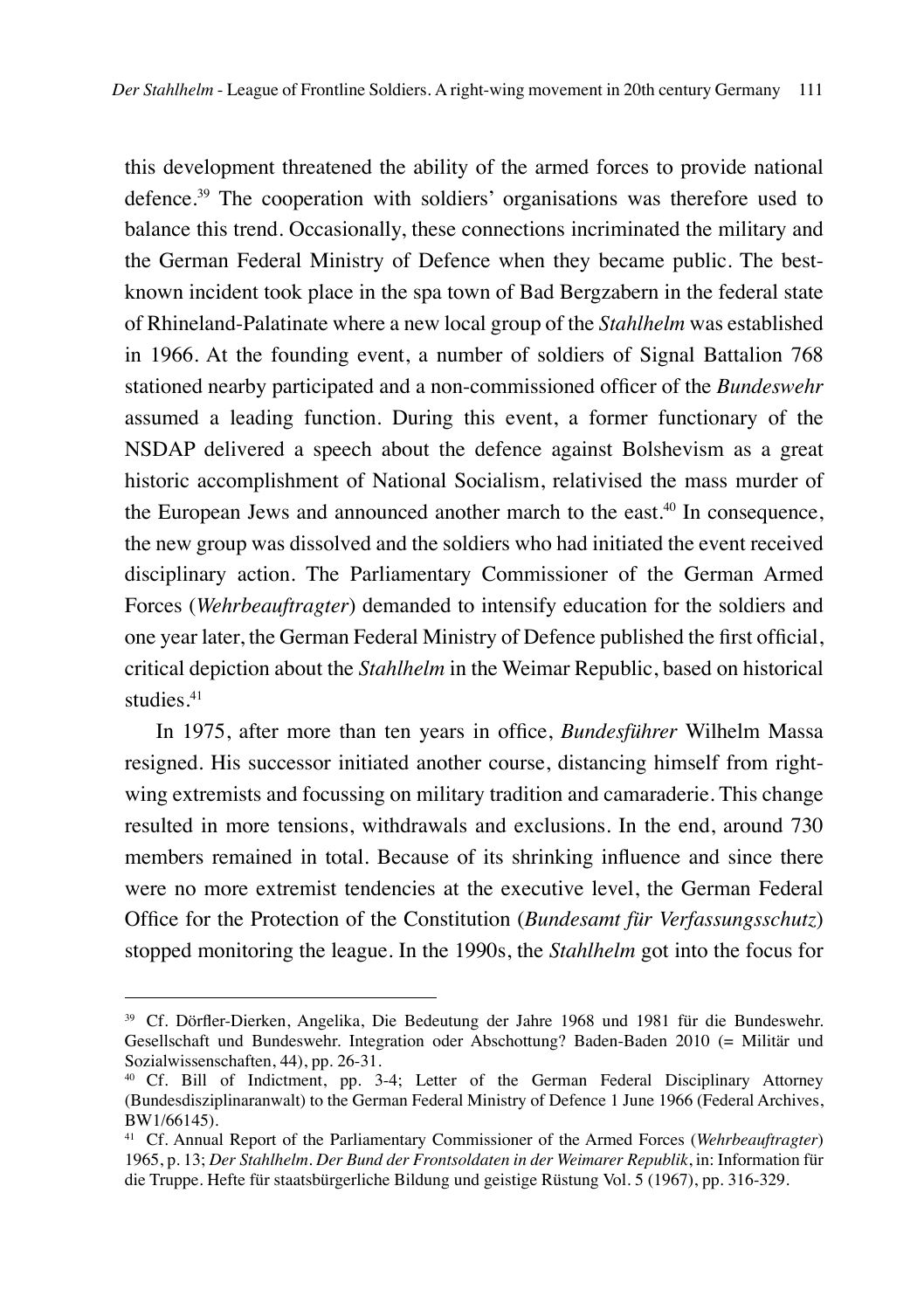one last time in some minor regional newspapers in Lower Saxony. The media reported about a *Franz-Seldte-Haus* and a training ground on which right-wing extremists conducted military exercises. Lastly, in the year 2000 the league's leadership decided to dissolve the organisation at the federal level, presumably to avoid prosecution for attempts to import items with prohibited Nazi symbols into Germany. After that, the league's last signs of life faded from the records as well as from the right and far right activities in Germany.

#### **5. Summary and Conclusion**

In conclusion: The *Stahlhelm - Bund der Frontsoldaten* was a right-wing movement in Germany in the 20th century and a last attempt to gather the political right on the eve of the National Socialist regime. As such, its leadership was a right-wing competitor and rival of the National Socialists while a great part of the basis in fact sympathised with the latter. The rising tensions between the two players manifested in a clash of symbols in which the steel helmet, formations of field-grey uniformed men, Imperial War Flags, hymns, as well as salutes competed against the Nazi symbols: swastika, brown shirts, the *Horst-Wessel-Lied* and the Hitler salute. Between 1933 and 1935, the *Stahlhelm* became one of the last melting pots of possible opposition members and paradoxically a basin for Social Democrats, Liberals and other Conservatives. The reasons for these new members to join were as diverse as their political background. Some were fundamentally opposed to the Nazi regime and tried to resist it or just sought shelter from persecution. Others sympathised with the idea of a new German *Reich* and wanted to participate in its establishment but felt deterred by the revolutionary appeal of the Nazi storm troopers. There were also those who just wanted to uphold their personal connections within a non-National-Socialist organisation, as well as the functionaries who wanted to keep their independence. In most cases, however, the opposition of the latter was not fundamental. Therefore, it would be wrong to glorify the *Stahlhelm* in the last years of its existence as a bastion of resistance against National Socialism. On the whole, this veterans' league represented not pure fascists, even though a major part of its members sympathised with fascism. It represented an anti-liberal, authoritarian current within the German right-